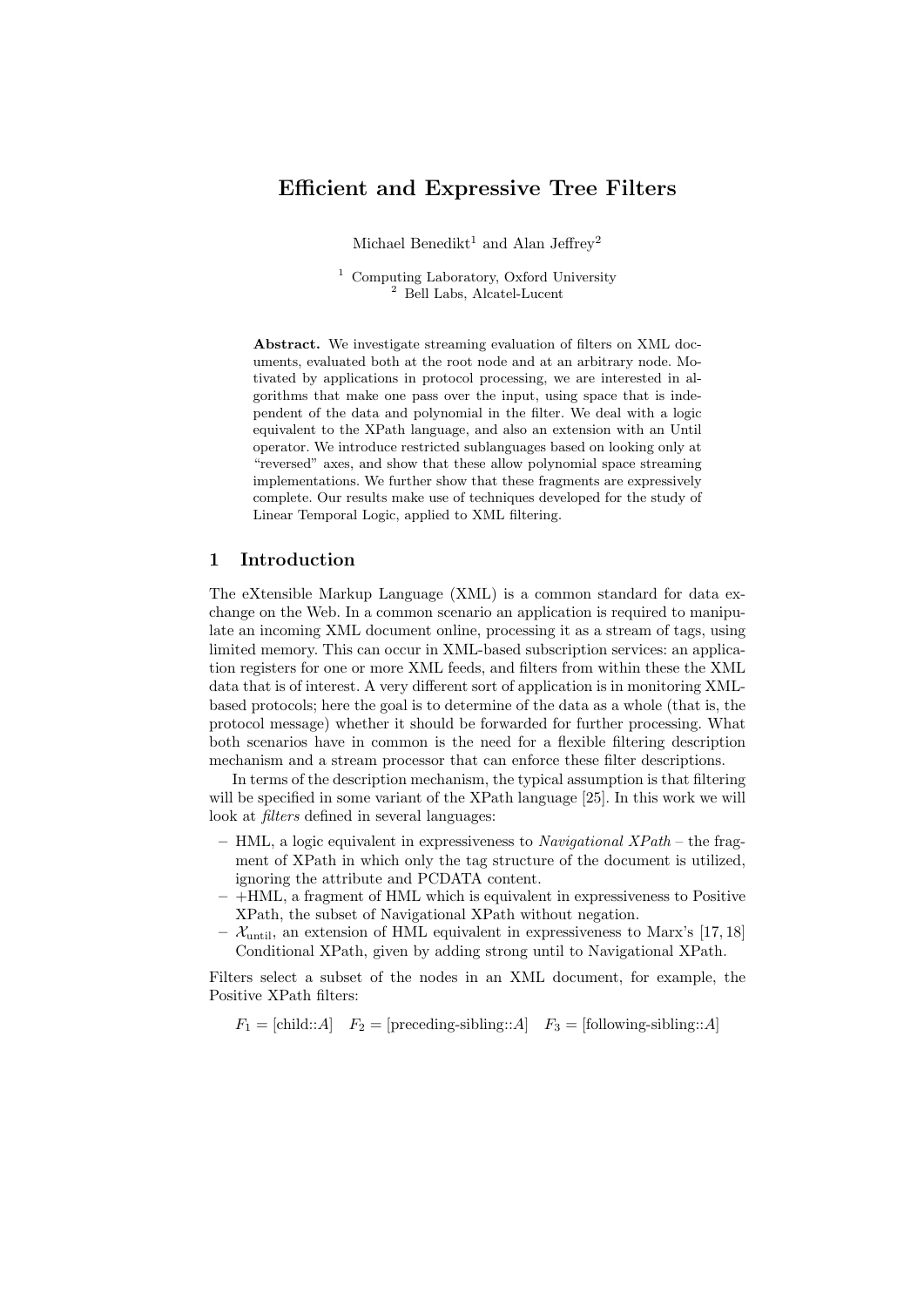select all nodes that have an A element as a child, left- or right-sibling.

In the context of streaming, we must consider what it means to evaluate a filter. We will consider both root semantics and nodeset semantics. In root semantics, the stream processor takes in a streamed XML document and at the close of the stream returns true or false, depending on whether or not the filter holds at the root. For example, on the stream given as:

$$
S_1 = \langle B \rangle \langle C \rangle \langle /C \rangle \langle A \rangle \langle /A \rangle \langle D \rangle \langle /D \rangle \langle /B \rangle
$$

the processor should return true for  $F_1$  and false for  $F_2$  and  $F_3$ .

In the case of a query returning a set of nodes, we will consider the begin-tag marking problem that produces an output stream marking the begin tags of the selected nodes. For example, the output for  $F_1, F_2, F_3$  on input  $S_1$  is:

$$
F_1: \langle B^* \rangle \langle C \rangle \langle A \rangle \langle A \rangle \langle D \rangle \langle D \rangle \langle B \rangle
$$
  
\n
$$
F_2: \langle B \rangle \langle C \rangle \langle C \rangle \langle A \rangle \langle A \rangle \langle D^* \rangle \langle D \rangle \langle B \rangle
$$
  
\n
$$
F_3: \langle B \rangle \langle C^* \rangle \langle C \rangle \langle A \rangle \langle A \rangle \langle D \rangle \langle D \rangle \langle B \rangle
$$

We will also consider the corresponding *end-tag marking problem*, with output:

$$
F_1: \langle B \rangle \langle C \rangle \langle A \rangle \langle A \rangle \langle D \rangle \langle D \rangle \langle B^* \rangle
$$
  
\n
$$
F_2: \langle B \rangle \langle C \rangle \langle C \rangle \langle A \rangle \langle A \rangle \langle D \rangle \langle D^* \rangle \langle B \rangle
$$
  
\n
$$
F_3: \langle B \rangle \langle C \rangle \langle C^* \rangle \langle A \rangle \langle A \rangle \langle D \rangle \langle D \rangle \langle B \rangle
$$

Moreover, we are interested in *zero-lookahead* algorithms for the marking problem, that generate one token of output upon reading each token of input. Note that there is no zero-lookahead algorithm for begin-tag marking of  $F_1$  or  $F_3$ :

$$
F_1: \langle B^? \rangle \langle C \rangle \langle C \rangle \cdots
$$
  

$$
F_3: \langle B \rangle \langle C^? \rangle \langle C \rangle \cdots
$$

and no zero-lookahead algorithm for end-tag marking of  $F_3$ :

$$
F_3:\langle B\rangle\langle C\rangle\langle C^?\rangle\cdots
$$

We shall call filters for which zero-lookahead begin-tag or end-tag markings exist begin-tag determined or end-tag determined. From a begin-tag marking algorithm, it is trivial to produce an algorithm to output the selected nodeset in constant additional space, as no buffering is required. From an end-tag marking algorithm, the space required for buffering is proportional to the size of the largest node to be output – in many applications this will be significantly smaller than the whole input document.

There has been a significant amount of work on these problems within the database community. The most common approach has been to compile expressions into machines that use an *unbounded amount of memory* to keep track of state. They may, for example, compile an expression into a deterministic pushdown automaton  $(DPDA)^1$ . The use of unbounded memory results from the fact

<sup>1</sup> For simple subsets of XPath, these DPDAs can be represented using a finite state machine [12, 1, 6]. However, a stack is still needed at runtime to store the path from the root to the current node being processed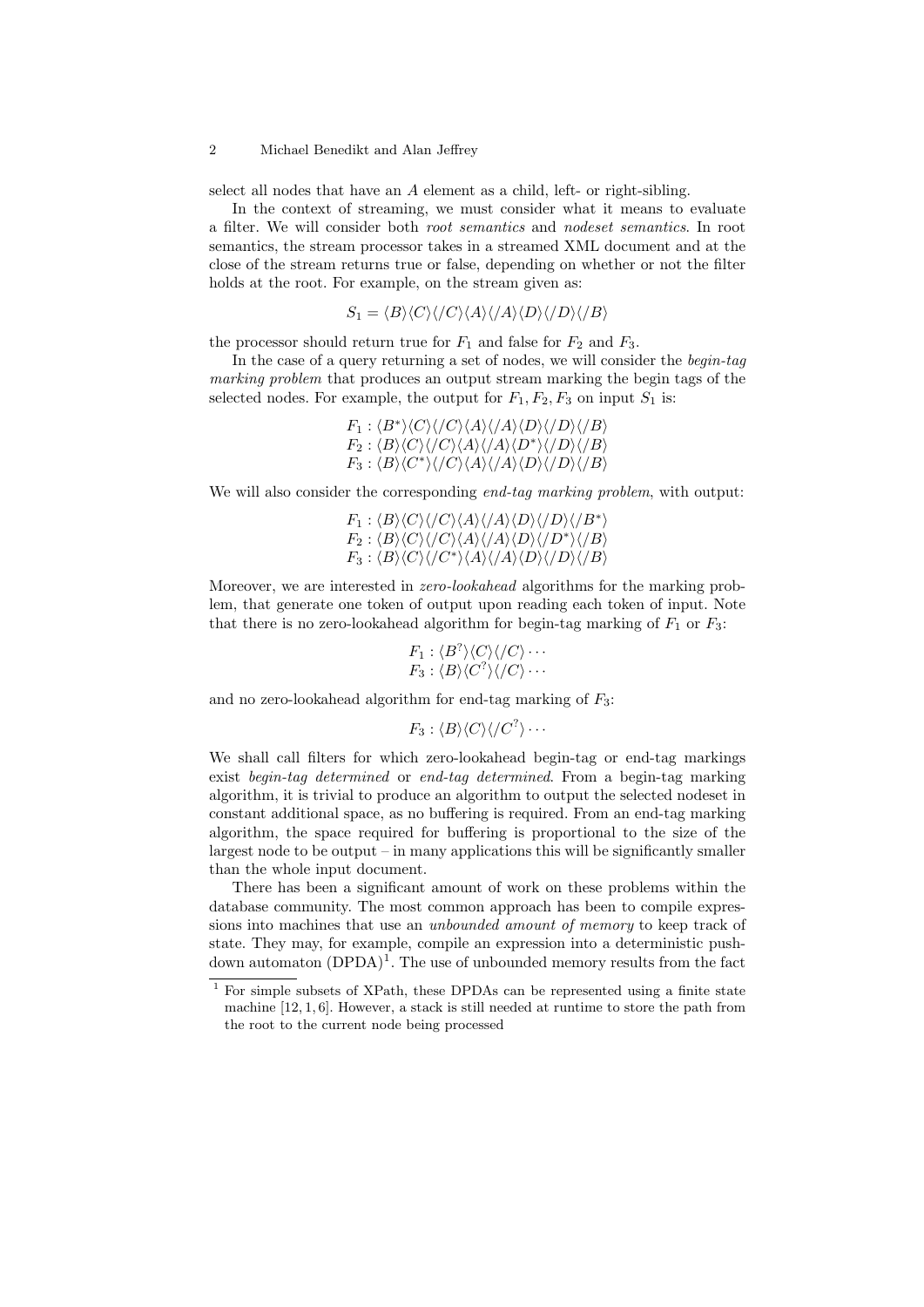that the set of streams that satisfy a given Navigational XPath expression, even at a fixed node, is not necessarily regular [24].

In this work we are interested in algorithms that can be done in *space and* per-token time that is bounded independently of the input tree, and depending only polynomially on the expression and alphabet. By the results above, the requirement that the space be independent of the input already requires some restriction on target trees. One key observation is that many applications that require stream-processing are concerned with content that is "data-oriented" [7]; in particular, it is common that the input data is un-nested, in the sense that an element does not occur nested inside another element with the same tag. We will restrict our attention to un-nested documents; equivalently, we assume that our trees satisfy a "non-recursive DTD" – one in which the dependency relation between tags is acyclic.

We will show that over un-nested trees  $\mathcal{X}_{\text{until}}$  filters can be compiled into bounded-space machines under the root semantics, but that the bound may be exponential in the size of the formula. We will present a subset of the  $\mathcal{X}_{\text{until}}$ filters that can be implemented in space usage polynomial in the formula and alphabet. We will also show that this subset is *expressively complete* for  $\mathcal{X}_{\text{until}}$ over un-nested trees. We will get similar results for +HML, and for determined filters under nodeset semantics.

Our approach for getting space usage polynomial in the formula and alphabet will be to compile filters into polynomial-sized *finite state transducer networks*. This is a refinement of the approach of Olteanu [21] and Peng and Chawathe [22], where XPath expressions are compiled into a *pushdown transducer network* – consisting of pushdown automata that can output signals to other automata. A more detailed discussion of related work can be found in Section 5.

In summary, our contributions are:

- For the root semantics over un-nested trees, we identify fragments of +HML and  $\mathcal{X}_{\text{until}}$  that are expressively complete, and have streaming implementations using time and space polynomial in the formula and alphabet.
- For the nodeset semantics over un-nested trees, we identify fragments of  $+HML$  and  $\mathcal{X}_{until}$  that can express all begin-tag (resp. end-tag) determined queries, and have streaming begin-tag (resp. end-tag) marking implementations using both time and space polynomial in the formula and alphabet.

These results are proved for  $+HML$  and  $\mathcal{X}_{until}$ , but are applicable to Positive XPath and Conditional XPath.

Organization. Section 2 gives preliminaries and definitions. Sections 3 and 4 investigate streaming algorithms for boolean and nodeset queries respectively. All proofs are given in Appendix A.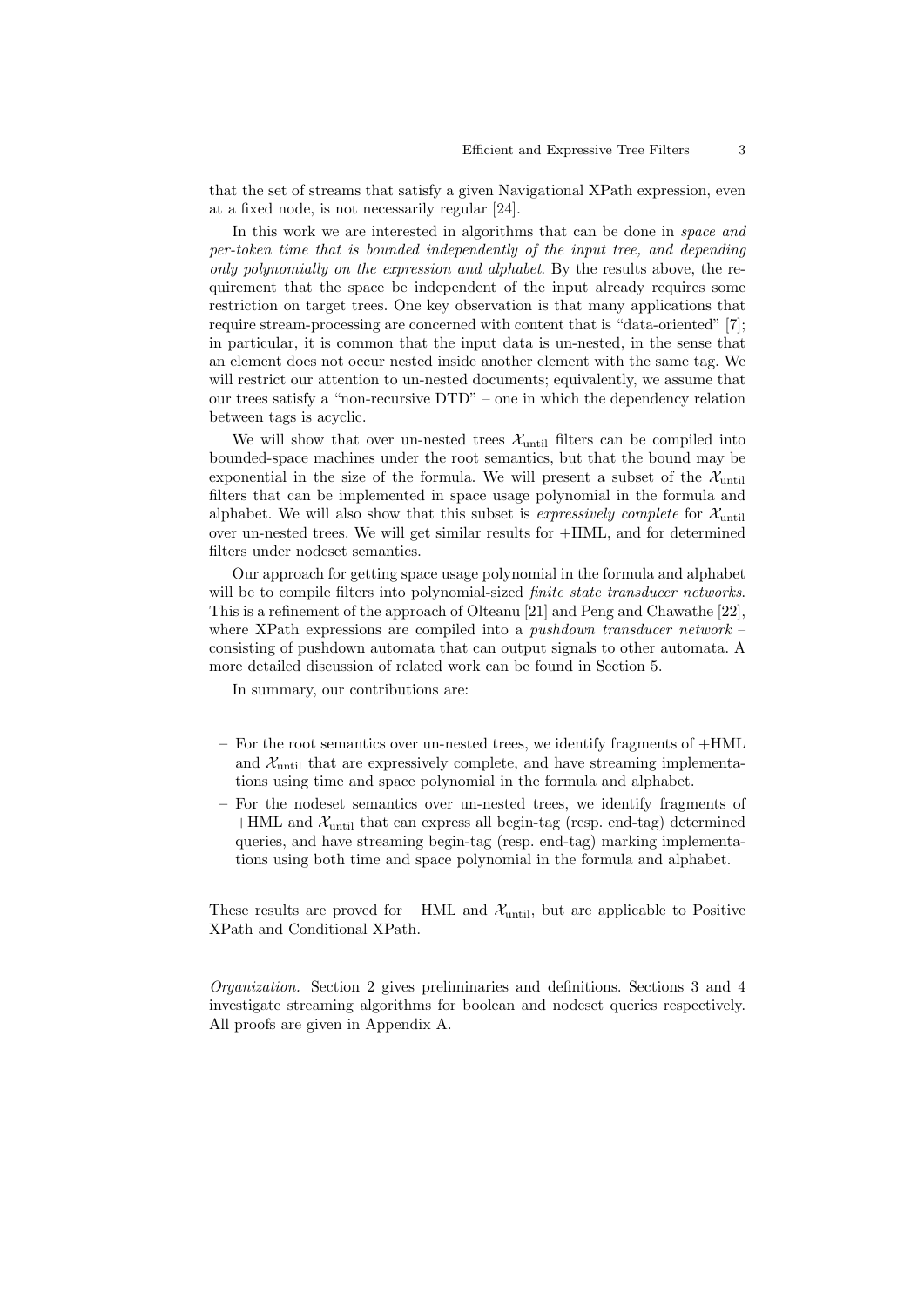## 2 Notation

#### 2.1 Trees

XML documents consist of ordered labeled trees with additional data attached at nodes, either as attributes or as leaf content ('PCDATA'). In this work we will be considering filtering specifications that only deal with the ordered tree structure, so we can use a simple data model of an ordered tree:

**Definition 1 (Ordered tree).** An ordered tree T with labels  $\Sigma$  is a finite set N together with a function  $\lambda \in N \to \Sigma$  and two partial orders  $\xrightarrow{\text{down}^*}$ ,  $\xrightarrow{\text{right}^*}$   $\subseteq$  $(N \times N)$  such that:

$$
-\frac{\frac{\text{right}}{\text{down}}}{-\frac{\text{down}}{\text{down}}}, \frac{\frac{\text{left}}{\text{down}}}{-\frac{\text{down}}{\text{down}}}, \text{ and } \frac{\frac{\text{up}}{\text{up}}}{-\frac{\text{down}}{\text{down}}}, \text{ are partial functions } N \to N,
$$
  

$$
-\frac{\frac{\text{up}}{\text{down}}}{\frac{\text{down}}{\text{down}}}, \text{ and } \frac{\text{down}}{\text{down}}}{-\frac{\text{down}}{\text{down}}}, \text{ and } \frac{\text{down}}{\text{down}} \to \text{down}, \text{ and}
$$

where we write (for  $\pi \in \{\text{left}, \text{right}, \text{up}, \text{down}\}\$ ):

$$
- \frac{up}{n} \xrightarrow{\pi^+} for \xrightarrow{down^{-1}} and \xrightarrow{left} for \xrightarrow{right^{-1}} ,
$$
  
\n
$$
- n \xrightarrow{\pi^+} m whenever n \xrightarrow{\pi^+} m and n \neq m, and
$$
  
\n
$$
- n \xrightarrow{\pi} m whenever n \xrightarrow{\pi^+} m but not n \xrightarrow{\pi^+} x \xrightarrow{\pi^+} m.
$$

Note that any ordered tree has a root node  $n_0$ .

In many applications that require stream processing, the underlying documents do not have repeated instances of a tag within any downward path. This is the case, for example, of XML documents validated against a non-recursive DTD. Most of the results of this paper will hold only for these "un-nested trees".

**Definition 2** (Un-nested tree). An ordered tree is un-nested whenever n  $\stackrel{\text{down}^+}{\longrightarrow} m$ implies  $\lambda(n) \neq \lambda(m)$ .

Stream processing will deal with the standard serialization of XML documents, as a sequence of begin and end tags:

Definition 3 (Streamed tree). Define the alphabet of a streamed tree with labels  $\Sigma$  as:

$$
Tags(\Sigma) = \{ \langle A \rangle, \langle A \rangle \mid A \in \Sigma \}
$$

For any ordered tree T with node labels  $\Sigma$ , define stream(T)  $\in$  (Tags( $\Sigma$ ))<sup>\*</sup> as stream $(n_0)$ , given by:

$$
stream(n) = \langle A \rangle stream(n_1) \dots stream(n_k) \langle A \rangle
$$

where  $\forall i \leq k$  .  $n \xrightarrow{\text{down}} n_i$  and  $\longleftrightarrow^{left} n_1 \xrightarrow{\text{right}} \cdots \xrightarrow{\text{right}} n_k \xrightarrow{\text{right}}$  and  $\lambda(n) = A$ .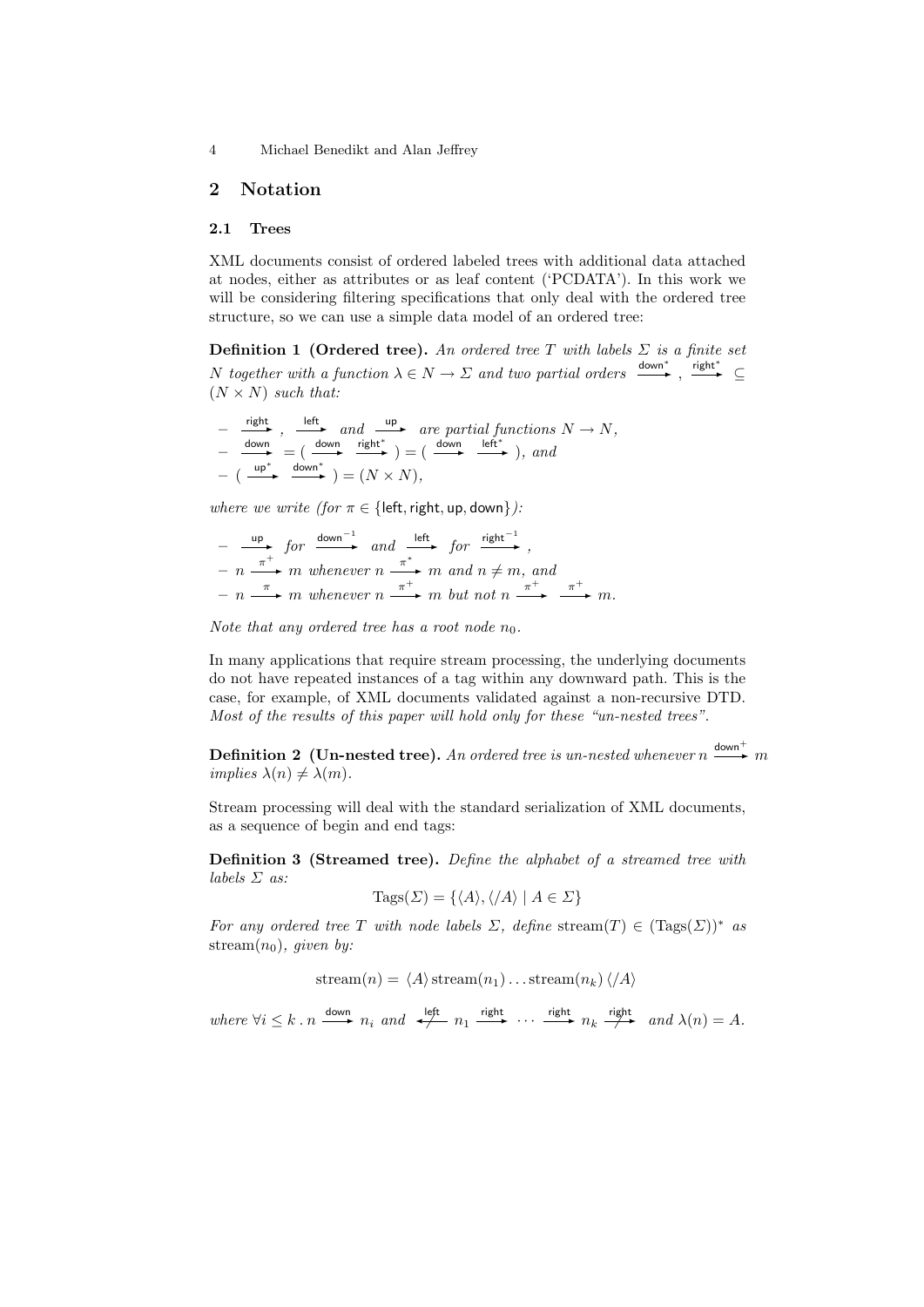#### 2.2 Filtering Specifications

In this paper, we will consider specifications for nodeset queries using Marx's [17]  $\mathcal{X}_{\text{until}}$  logic, which is a modal logic with a strong until operation. It extends Linear Time Temporal Logic (LTL, [8]) by allowing more than one partial order (LTL considers only one order of time). By restricting uses of until, we recover Hennessy-Milner Logic (HML) [14] as a special case.

**Definition 4** ( $\mathcal{X}_{\text{until}}$ , HML and +HML). Let  $\mathcal{X}_{\text{until}}$  over labels  $\Sigma$  be defined:

 $\phi, \psi, \chi ::= A | \top | \bot | \neg \phi | \phi \land \psi | \phi \lor \psi | \pi(\phi, \psi)$ 

where  $\pi$  ranges over {left, right, up, down}, and A ranges over  $\Sigma$ . The satisfaction relation for  $\mathcal{X}_{\text{until}}$  is defined with the usual logical operations, together with:

- $-T, n \models A$  whenever  $\lambda(n) = A$ , and
- $T, n \vDash \pi(\phi, \psi)$  whenever there exists an  $\ell$  such that  $n \xrightarrow{\pi^+} \ell$  and  $T, \ell \vDash \phi$ and for all m such that  $n \xrightarrow{\pi^+} m \xrightarrow{\pi^+} \ell$  it holds that  $T, m \models \psi$ .

We will write  $\langle \pi \rangle \phi$  for  $\pi(\phi, \perp)$  and  $\langle \pi^+ \rangle \phi$  for  $\pi(\phi, \top)$ . Let HML be the fragment of  $\mathcal{X}_{\text{until}}$  where all modalities are of the form  $\langle \pi \rangle \phi$  or  $\langle \pi^+ \rangle \phi$ . Let +HML be the negation-free fragment of HML.

Marx [18] has shown that Conditional XPath filters (an extension of Navigational XPath with until) are equal in expressive power to  $\mathcal{X}_{\text{until}}$  formulae, and that these both are equal in expressive power to first-order logic over the axis relations. Navigational XPath filters [4] are equal in expressive power to HML formulae. Positive XPath filters (negation-free Navigational XPath filters) are equal in expressive power to  $+HML$  formulae. An easy extension of Benedikt  $et$ al.'s argument [4] shows that +HML has the same expressive power as positive existential first-order logic over the axis relations.

We will now proceed to show results about fragments of  $\mathcal{X}_{\text{until}}$ , knowing that they can be applied to the appropriate fragment of Conditional XPath.

### 2.3 The Streaming Problem

A logical formula  $\phi$  (in, for example,  $\mathcal{X}_{\text{until}}$ ) defines several streaming problems. The root filtering problem is to determine, given T, whether or not  $\phi$  holds at the root. Gottlob and Koch [11] have shown that this can be done in time linear in the combined sizes of  $\phi$  and T, if one allows the tree T to be stored in memory. In contrast, we want an algorithm that has limited access to  $T$ .

A root stream processor is a Turing machine TM with one input tape and one working tape, such that TM can only move forward on its input tape. Such a TM is a root streaming implementation of  $\phi$  if TM accepts on input stream(T) iff T satisfies  $\phi$  at the root. The *runtime space usage* of such a TM on an input s is the number of workspace tape elements used. The total space usage is the runtime space usage plus the size of the  $TM$ . The *per-token time usage* of such a TM on an input s is the number of steps taken, divided by  $|s|$ .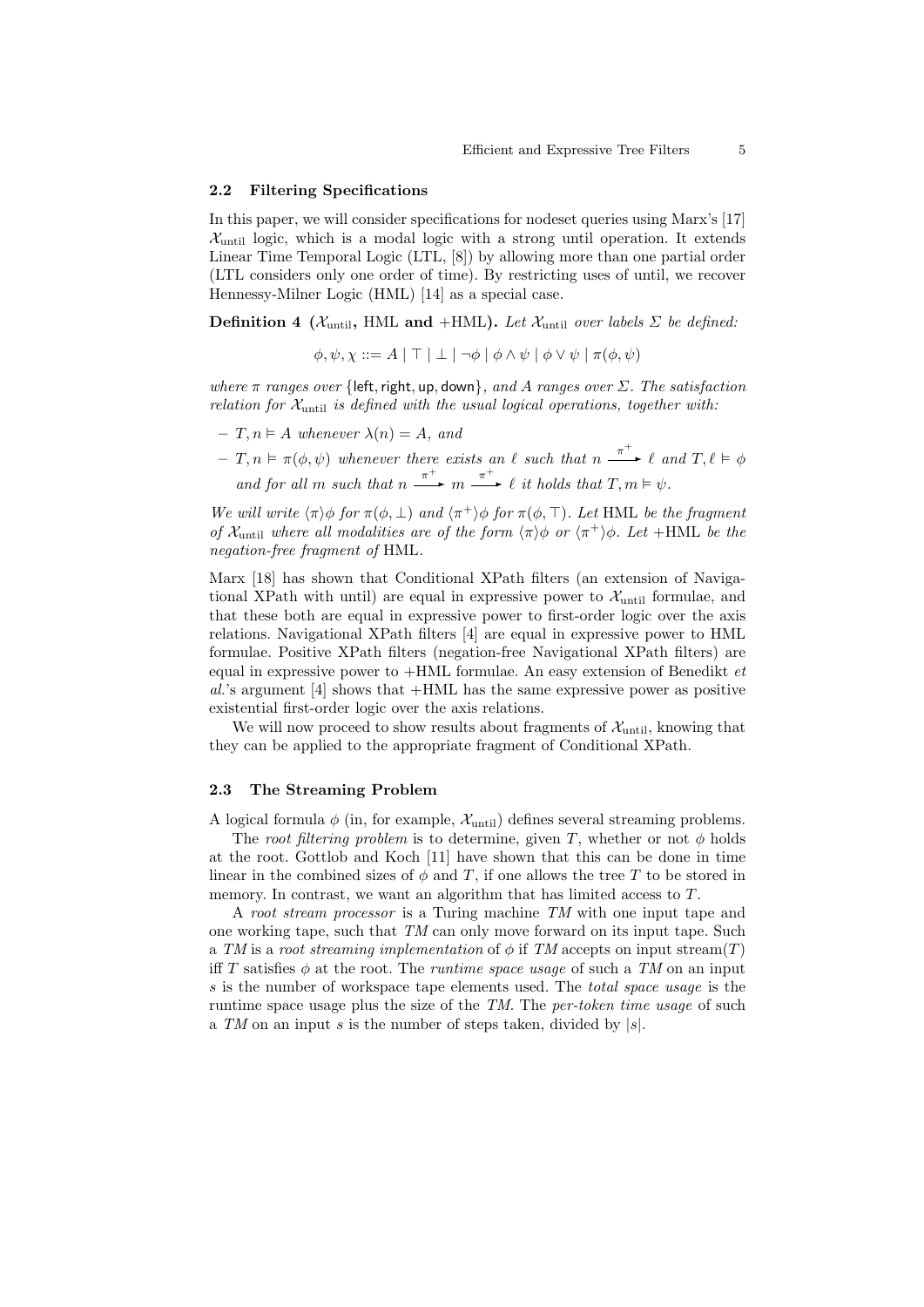In Section 3, we will show that every formula has a root streaming implementation with total space and per-token time that is independent of the tree. Implementations which use polynomial total space and per-token time do not exist for every formula, but we will find a fragment of  $\mathcal{X}_{\text{until}}$  which does support polynomial implementation, and moreover with no loss of expressive power.

We now turn to nodeset queries given by filters  $-$  that is to filters not restricted to the root node. In main-memory processing, the entire set of subtrees of nodes satisfying the filter would be returned. In a streaming setting, we may be interested in an output stream that includes indicators of which nodes are in the solution nodeset. We will consider adding these indicators to either the begin tags or to the end tags.

Definition 5 (Streamed document tree with selected begin tags). For any ordered tree T with node labels  $\Sigma$ , and any formula  $\phi$ , define bstream $(T, \phi) \in$  $(\text{Tags}(\Sigma) \times 2)^*$  as bstream $(n_0, \phi)$ , given by:

bstream $(n, \phi) = (\langle A \rangle, b)$  bstream $(n_1, \phi)$ ... bstream $(n_k, \phi)$   $(\langle A \rangle, \perp)$ 

where  $\forall i \leq k$  .  $n \xrightarrow{\text{down}} n_i$  and  $\leftrightarrow{\text{left}} n_1 \xrightarrow{\text{right}} \cdots \xrightarrow{\text{right}} n_k \xrightarrow{\text{right}} n \text{ and } \lambda(n) = A$ and  $T, n \models \phi \leftrightarrow b$  (where  $2 = \{\top, \bot\}$ , the boolean constants)

The begin-tag filtering problem is, given as input  $\phi$  and stream(T), to output bstream $(T, \phi)$ . We can similarly define the *end-tag filtering problem*, defining the stream estream $(T, \phi)$  analogously to bstream above, but with booleans annotating end-tags.

A nodeset stream processor is a Turing machine TM with one read-only input tape, one working tape, and one write-only output tape such that TM can only move forward on its input tape, and only add symbols to the end of its output tape. Such a processor has zero-lookahead if it produces exactly one output symbol whenever it moves its head on the input tape. Such a processor  $TM$  is a begin-tag streaming implementation of  $\phi$  if TM outputs bstream $(T, \phi)$ . We can similarly talk about an *end-tag streaming implementation*. The notions of space and per-token time efficiency in a processor are as before.

In Section 4, we will show that not every formula has a begin-tag or end-tag streaming implementation with total space and per-token time that is independent of the tree. Again, we will find a fragment of  $\mathcal{X}_{\text{until}}$  which does admit efficient implementations, with no loss of expressive power.

## 3 Filtering of Boolean Queries

We first show that every formula has a root streaming implementation with total space and per-token time independent of the input tree.

**Proposition 1.** For every  $\mathcal{X}_{\text{until}}$  formula  $\phi$  over labels  $\Sigma$  there is a number k and a root streaming implementation  $TM_{\phi, \Sigma}$  over un-nested ordered trees with labels  $\Sigma$  using at most k total space and per-token time.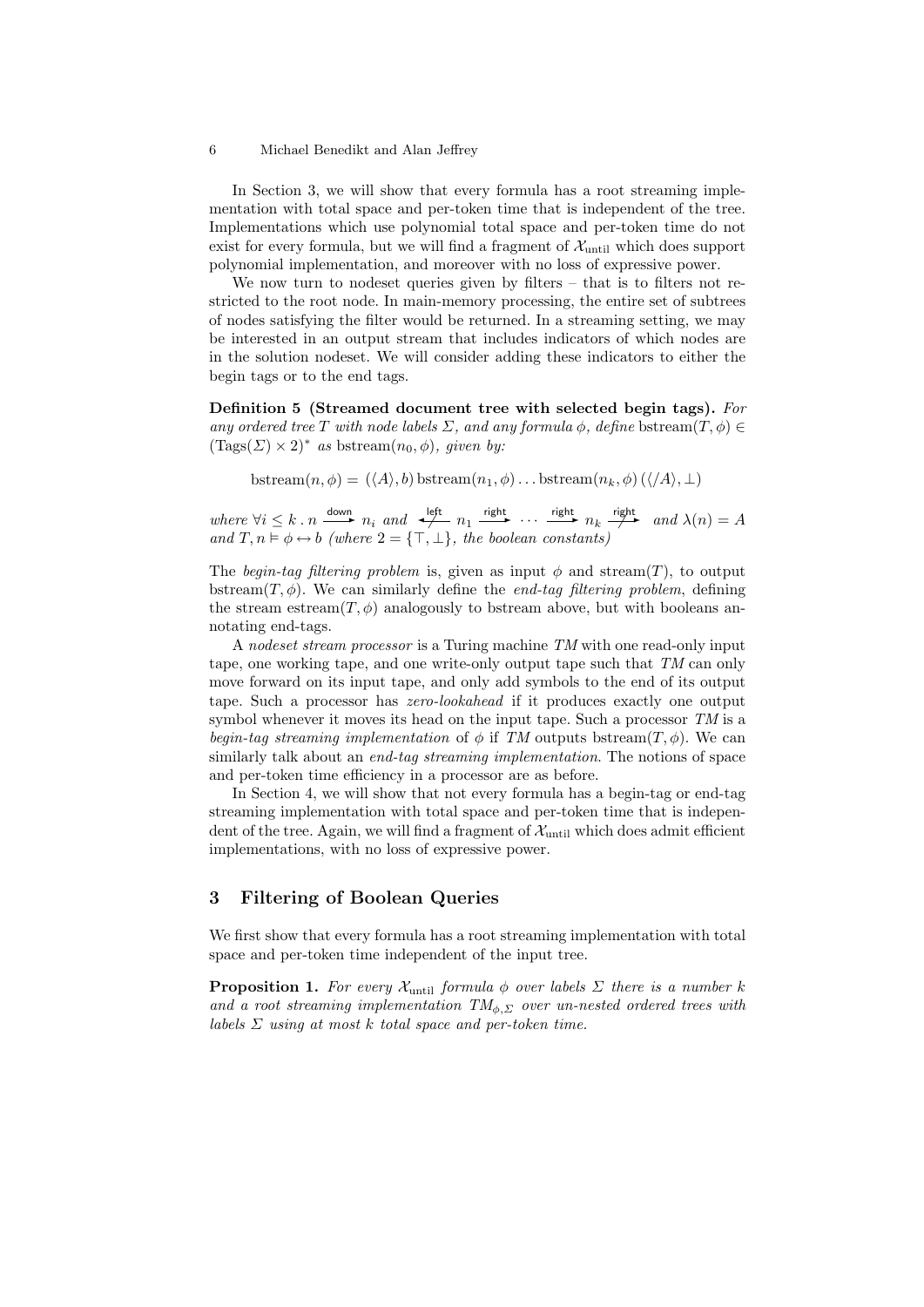Even for simple queries, we may not be able to get space-efficient implementations. Consider the formulae  $\phi_n$  over labels  $\{A, B, C, T_1, F_1, \ldots, T_n, F_n\}$  defined:

$$
\phi_n = \langle \text{down} \rangle (A \land \psi_1 \land \dots \land \psi_n)
$$
  

$$
\psi_i = (\langle \text{down} \rangle T_i \land \langle \text{right}^+ \rangle (B \land \langle \text{down} \rangle T_i))
$$
  

$$
\lor (\langle \text{down} \rangle F_i \land \langle \text{right}^+ \rangle (B \land \langle \text{down} \rangle F_i))
$$

evaluated over trees with streaming representations of the form:

$$
\langle C \rangle \langle A \rangle s_1 \langle A \rangle \cdots \langle A \rangle s_k \langle A \rangle \langle B \rangle s \langle B \rangle \langle C \rangle
$$
  
where  $s, s_1, \ldots, s_k \in \{ \langle T_1 \rangle, \langle F_1 \rangle \} \times \cdots \times \{ \langle T_n \rangle, \langle F_n \rangle \}$ 

It is clear that such a tree satisfies  $\phi_n$  precisely when  $s \in \{s_1, \ldots, s_k\}$ , and there are  $2^{2^n}$  such sets, and so there is no polynomial space implementation of  $+HML$ :

**Proposition 2.** There is no subexponential F such that every +HML formula  $\phi$ over labels  $\Sigma$  has a root streaming implementation  $TM_{\phi,\Sigma}$  over un-nested ordered trees with labels  $\Sigma$  using at most  $F(|\phi|, |\Sigma|)$  total space.

We must thus look for a sublanguage of  $\mathcal{X}_{\text{until}}$  that has efficient implementations.

The notion of a subformula of a formula is as usual. A top-level subformula is one which does not occur inside a subformula of the form  $\pi(\phi, \psi)$ .

**Definition 6 (Backward**  $\mathcal{X}_{\text{until}}$ **).** Backward  $\mathcal{X}_{\text{until}}$  is the fragment of  $\mathcal{X}_{\text{until}}$  in which:

- all occurrences of up are of the form  $\text{up}(\phi, \psi)$ , where  $\phi$  and  $\psi$  have no toplevel occurrences of down, and
- all occurrences of right are of the form  $\text{down}(\phi \land \neg \langle \text{right}\rangle \top, \psi)$ .

Note that the restriction on right disallows examples such as those used in the proof of Proposition 2, and that the restriction on up bans the similar formula where  $\langle$ right<sup>+</sup> $\rangle$  is replaced by  $\langle$ up $\rangle$  $\langle$ down $\rangle$ . Also note that we cannot completely ban right, as there is no right-free backward equivalent of  $\langle \text{down} \rangle(A \wedge \neg \langle \text{right} \rangle \top)$ ("my last child is an  $A$ "). Our first main result is:

**Theorem 1.** There is a polynomial P such that every backward  $\mathcal{X}_{\text{until}}$  formula  $\phi$  over labels  $\Sigma$  has a root streaming implementation  $TM_{\phi, \Sigma}$  over un-nested ordered trees with labels  $\Sigma$  using at most  $P(|\phi|, |\Sigma|)$  total space and per-token time. Furthermore, one can produce  $TM_{\phi, \Sigma}$  from  $\phi$  and  $\Sigma$  in polynomial time.

The construction of  $TM_{\phi, \Sigma}$  is given by building an appropriate synchronous transducer network, an acyclic collection of synchronous transducers [5] where the output of one transducer is allowed as input to another. Transducers whose input-output relation is a function are called sequential, and networks built from sequential transducers generate deterministic automata, so can be executed in polynomial space and per-token time.

The construction makes use of *named*  $\mathcal{X}_{\text{until}}$  formulae, which require every modality to specify the label of one of the nodes involved (for down and up, the parent node is named, and for left and right, the parent of the context node is).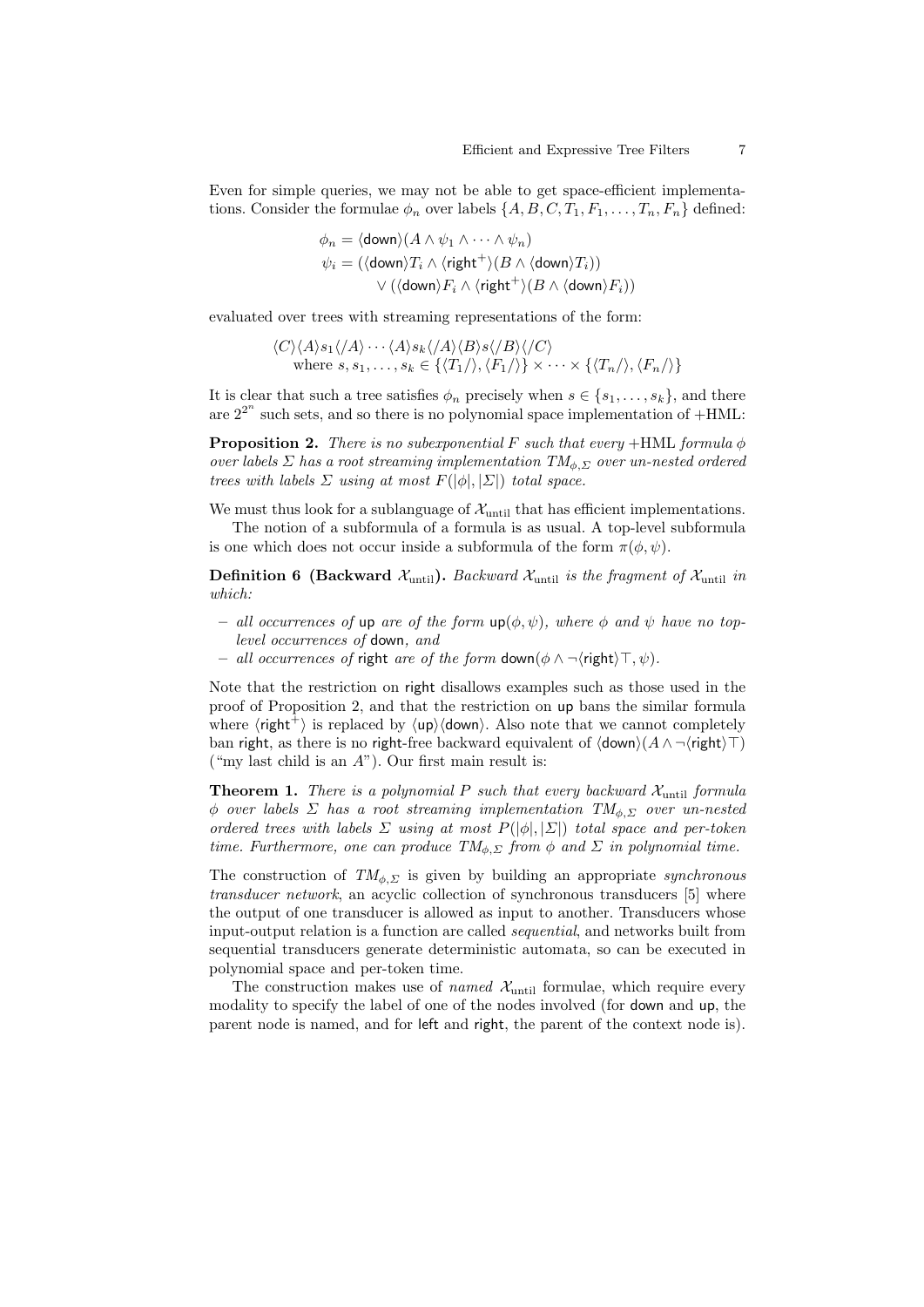**Definition 7** (Named  $\mathcal{X}_{\text{until}}$ ). Named  $\mathcal{X}_{\text{until}}$  is the fragment of  $\mathcal{X}_{\text{until}}$  in which:

- $−$  all occurrences of down are of the form  $A \wedge$  down $(φ, ψ)$ , where  $A ∈ Σ$
- $-$  all occurrences of up are of the form up( $A \wedge \phi, \psi$ ).
- all occurrences of left are of the form  $\langle$ up $\rangle$ A ∧ left( $\phi,$  ψ), and
- *all occurrences of right are of the form*  $\langle \text{up} \rangle A \wedge \text{right}(\phi, \psi)$ .

**Theorem 2.** Every  $\mathcal{X}_{\text{until}}$  formula  $\phi$  over labels  $\Sigma$  has an implementation  $TN_{\phi, \Sigma}$ as a network of  $O(|\phi| \times |\Sigma|)$  synchronous transducers, each of which has  $O(|\Sigma|)$ states. If  $\phi$  is in named  $\mathcal{X}_{\text{until}}$ , then  $TN_{\phi, \Sigma}$  contains  $O(|\phi|)$  transducers. If  $\phi$  is in backward  $\mathcal{X}_{\text{until}}$ , then  $TN_{\phi, \Sigma}$  is sequential. Furthermore,  $TN_{\phi, \Sigma}$  can be constructed in polynomial time.

What do we give up from staying within backward  $\mathcal{X}_{\text{until}}$ ? The next result shows that, in terms of expressiveness over un-nested trees, we lose nothing, and in fact we can be even more restrictive, and only require downward formulae:

**Definition 8 (Downward**  $\mathcal{X}_{\text{until}}$ **).** Downward  $\mathcal{X}_{\text{until}}$  is the fragment of  $\mathcal{X}_{\text{until}}$ in which:

- there are no occurrences of up, and
- there are no top-level occurrences of left or right.

**Theorem 3.** Every  $\mathcal{X}_{\text{until}}$  formula  $\phi$  has a backward downward  $\mathcal{X}_{\text{until}}$  formula  $\psi$  which agrees with  $\phi$  on the root node of any un-nested ordered tree.

The proof makes use of an analog of Marx's variant [17] of Gabbay's Separation Theorem [9] for ordered trees, showing that  $\mathcal{X}_{\text{until}}$  formulas can be rewritten into "strict backward", "strict forward", and "backward downward" formulae. For formulae evaluated at the root node, we can then eliminate the strict backward and forward components. A similar completeness result holds within positive HML, but without any restriction on nesting:

**Theorem 4.** For every +HML formula  $\phi$  there is a backward downward +HML formula  $\psi$  which agrees with  $\phi$  on the root node of any ordered tree.

This result is proven using a simpler argument, a variant of that used in [20] and Theorem 5.1 of [4]. We translate +HML queries to logical formulas, and then show that these formulas can be normalized to be of a special form. This normal form is a variant of the "tree pattern queries" of [4]. Given a normalized formula, we can apply root-equivalence, end-equivalence, or begin-equivalence to the normalized formula, arriving at a logical formula in which all the bound variables are restricted to lie in a certain relation to the free variable. Finally, we translate the syntactic restrictions back into +HML, where they produce a formula that is backward and downward. It is interesting that the analogous completeness result does not hold for HML (or for Navigational XPath).

**Theorem 5.** The HML filter  $\langle \text{down} \rangle (B \wedge \neg \langle \text{right}^+) A)$  is not equivalent to any filter in backward HML.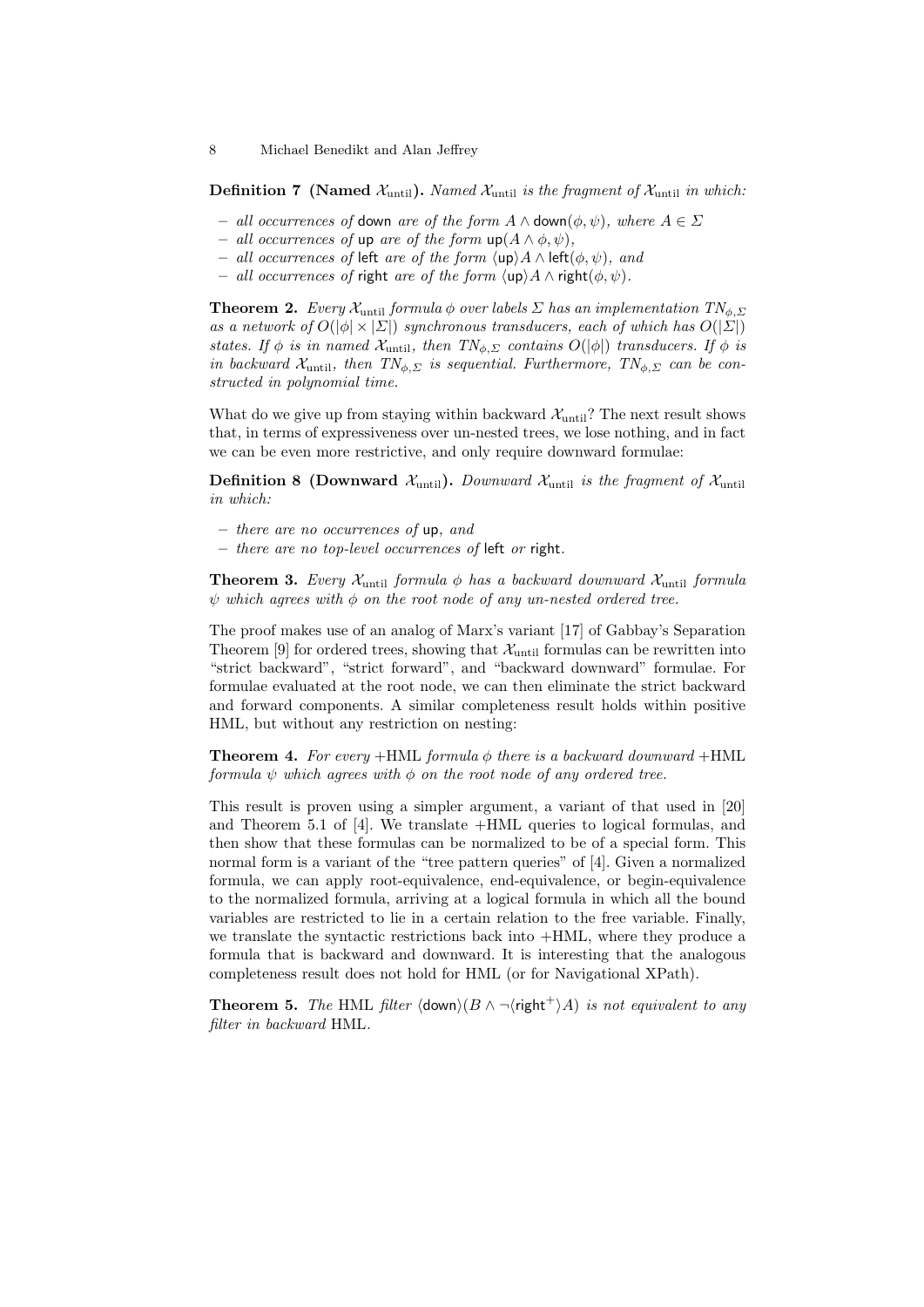The proof uses trees  $T$  and  $T'$  parameterized by a bound  $K$ :

$$
\text{stream}(T) = \langle R \rangle (\langle A / \rangle \langle C / \rangle^{K-1} \langle B / \rangle \langle C / \rangle^{K-1})^{K} \langle A / \rangle \langle C / \rangle^{K-1} \langle R \rangle
$$
  
stream
$$
(T') = \langle R \rangle (\langle A / \rangle \langle C / \rangle^{K-1} \langle B / \rangle \langle C / \rangle^{K-1})^{K} \langle R \rangle
$$

Clearly the formula  $\langle \text{down} \rangle (B \wedge \neg \langle \text{right}^+ \rangle A)$  is false at the root of T and true at the root of  $T'$ . Using a bisimulation argument, we can show that no backward formula with size bounded by  $K$  can distinguish  $T$  from  $T'$ .

## 4 Filtering of Nodeset Queries

We now turn to nodeset queries, and begin with a negative result. Even without requiring zero-lookahead, it is not always possible to implement filters (for example  $\langle \text{right}^+ \rangle A$ ) in space independent of the tree.

**Proposition 3.** There is a +HML formula  $\phi$  over labels  $\Sigma$  such that for no k is there a begin-tag or end-tag streaming implementation TM that uses at most k total space over un-nested ordered trees with labels  $\Sigma$ .

We shall call the formulae which have zero-lookahead end-tag streaming implementations "end-tag determined", and similarly for "begin-tag determined".

**Definition 9 (Determined formulae).** For any tree T with node  $n \in T$ , the subtrees btree $(T, n)$  and etree $(T, n)$  are such that:

$$
n' \in \text{btree}(T, n) \text{ whenever } n \xrightarrow{up^*} n' \text{ or } n \xrightarrow{up^*} \xrightarrow{left^+} \xrightarrow{down^*} n' \text{ in } T
$$
  

$$
n' \in \text{ctree}(T, n) \text{ whenever } n' \in \text{btree}(T, n) \text{ or } n \xrightarrow{down^*} n' \text{ in } T
$$

A formula  $\phi$  is end-tag determined whenever, for all  $n \in T$  and  $n' \in T'$  with etree $(T, n)$  isomorphic to etree $(T', n')$ , we have  $T, n \models \phi$  precisely when  $T', n' \models$ φ. The begin-tag determined formulae are defined similarly.

It is easy to see that a filter has a zero-lookahead end-tag (resp. begin-tag) streaming implementation precisely when it is end-tag (resp. begin-tag) determined. It is also easy to see that backward  $\mathcal{X}_{\text{until}}$  formulae are end-tag determined, since they only look at the nodes in the end-tag preceding subtree of the input node, and that *strict backward*  $\mathcal{X}_{\text{until}}$  formulae are begin-tag determined:

**Definition 10 (Strict backward**  $\mathcal{X}_{\text{until}}$ **).** A formula is in strict backward  $\mathcal{X}_{\text{until}}$ if it is in backward  $\mathcal{X}_{\text{until}}$  and has no top-level occurrences of down.

Our transducer network results show that backward (resp. strict backward)  $\mathcal{X}_{\text{until}}$ formulae have efficient end-tag (resp. begin-tag) streaming implementations:

**Theorem 6.** There is a polynomial  $P$  such that every backward (resp. strict backward)  $\mathcal{X}_{\text{until}}$  formula  $\phi$  over labels  $\Sigma$  has an end-tag (resp. begin-tag) streaming implementation  $TM_{\phi, \Sigma}$  over un-nested ordered trees with labels  $\Sigma$  using at most  $P(|\phi|, |\Sigma|)$  total space and per-token time. Furthermore, one can produce  $TM_{\phi, \Sigma}$  from  $\phi$  and  $\Sigma$  in polynomial time.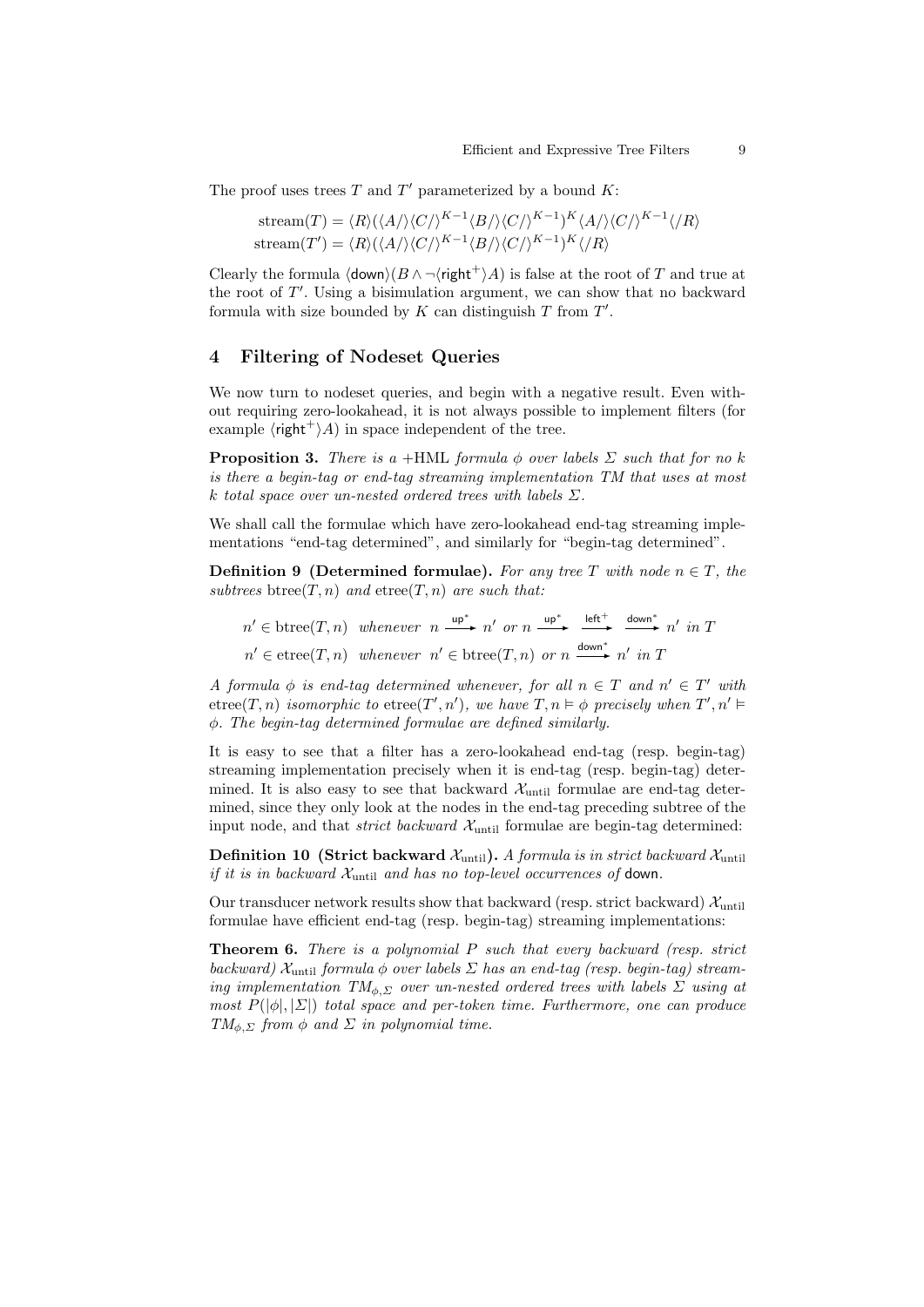The notion of begin-tagged and end-tagged determined turns out to be decidable: convert a formula into a deterministic automaton with no sink states, then check whether any state has transitions on both marked and unmarked variants of the same tag. However, checking that a formula is determined cannot be done efficiently; it can be shown, by reduction to the satisfiability problem for XPath [3], that the problem is PSPACE-hard. We now show that working within backward  $\mathcal{X}_{\text{until}}$  does not restrict our ability to express determined queries, and in fact we can be even more restrictive, requiring only *oscillation-free* formulae:

**Definition 11 (Oscillation-free**  $\mathcal{X}_{\text{until}}$ ). Oscillation-free  $\mathcal{X}_{\text{until}}$  is the fragment of  $\mathcal{X}_{\text{until}}$  in which all occurrences of down contain no occurrences of up.

**Theorem 7.** Every end-tag (resp. begin-tag) determined  $\mathcal{X}_{\text{until}}$  formula  $\phi$  has a backward (resp. strict backward) oscillation-free  $\mathcal{X}_{\text{until}}$  formula  $\psi$  which agrees with  $\phi$  on any node of any un-nested ordered tree.

The proof is similar to that of Theorem 3. For positive HML, we can again get a stronger completeness result:

**Theorem 8.** Every end-tag (resp. begin-tag) determined  $+HML$  formula  $\phi$  has an backward (resp. strict backward) oscillation-free  $+HML$  formula  $\psi$  which agrees with  $\phi$  on any node of any ordered tree.

This result also uses a rewriting argument, analogous to those of Benedikt et al. [4] or Olteanu [20]. The analogous completeness results do not hold for HML (for example, it is not true that end-tag determined HML formulas can be rewritten into backward HML) – the argument is along the lines of Theorem 5.

## 5 Related work

Much of the preceding work deals with XPath *expressions* rather than filters; expressions are functions that take a node and return a nodeset: for example descendant::A returns all A-tagged descendants of a given node. It is known from Marx [19] that the expressiveness of Navigational XPath filters is the same as that of Navigational XPath expressions evaluated at the root node. This distinction between filters and expressions is what accounts for the emphasis on reverse axes in our work, versus forward axes in the work of Olteanu [20].

As mentioned above, work on XPath filtering generally assumes that documents may have nested tags, and thus looks for streaming models that require an unbounded stack. Bar-Yossef  $et$  al. [2] and Grohe  $et$  al. [13] prove lower-bounds on the memory usage in streaming algorithms; for example Grohe et al. show that any streaming algorithm for XPath on general XML documents requires space at least proportional to the tree depth.

In contrast, there has been work on constant-space evaluation of constraints expressed by DTDs and XML Schemas. Segoufin and Vianu [24] investigate which DTDs can be validated in constant space on streams, and observes that a DTD can be validated in constant space if all trees that satisfy it are un-nested.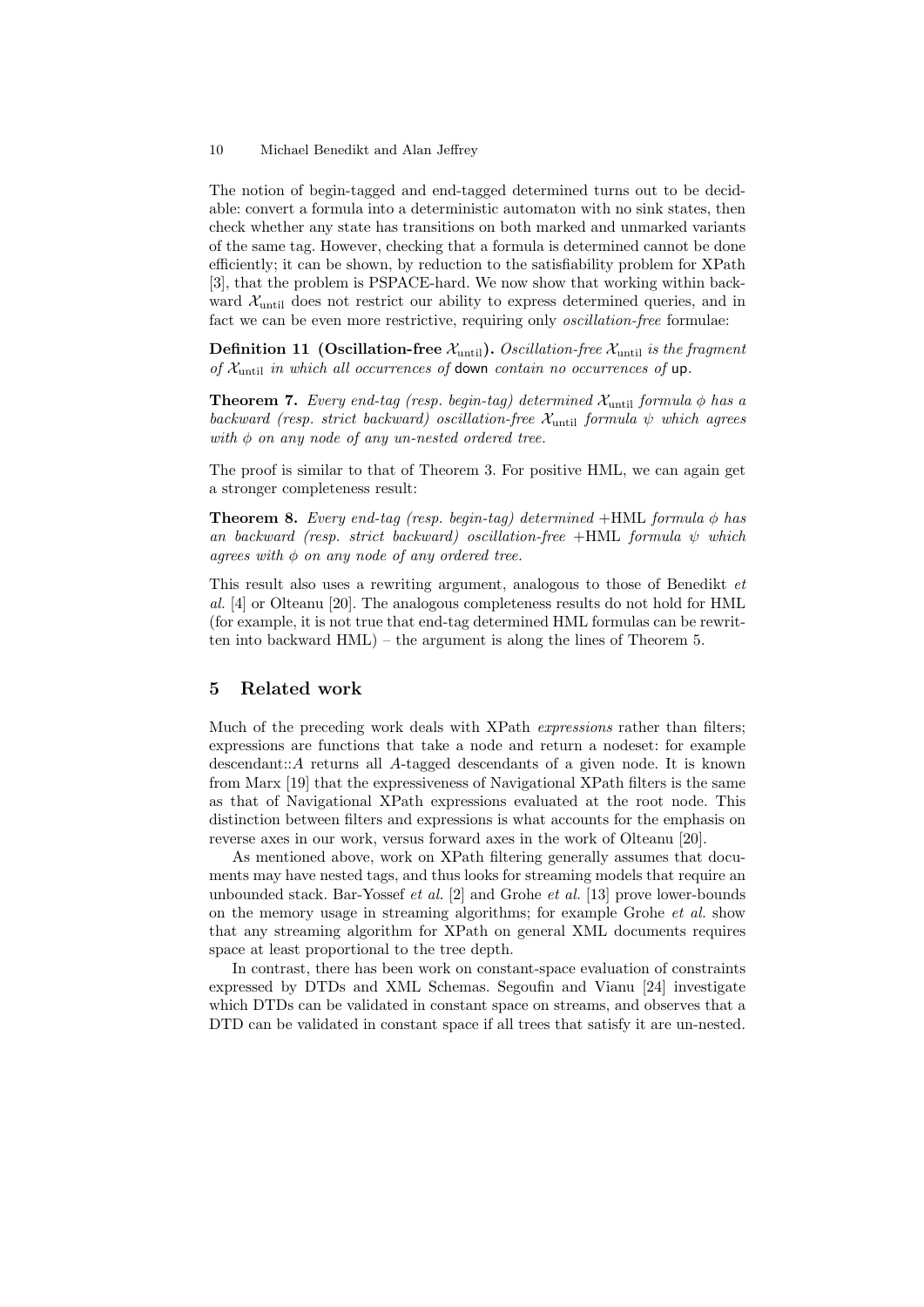Begin-tag and end-tag determined XPath filters have not previously been investigated, although they have been studied in the context of XML Schemas by Martens et al. [16] and Madhusadan et al. [15].

The two main components of our work: transducer networks and rewriting, both appear in the work of Olteanu. His use of rewriting [20] is to eliminate reverse axes within an XPath-like language over general trees. Our Theorem 4 is thus a variant of his result, and in Theorem 3 we show that this phenomena extends to the much richer language  $\mathcal{X}_{\text{until}}$ , provided that we restrict to unnested trees. Our Theorem 5 shows that this elimination cannot be done within full Navigational XPath, even over un-nested trees. Although this appears to contradict Corollary 5.2 of [20], the term "XPath" in that corollary is used to refer to a language LGQ, which is closer in expressiveness to Positive XPath rather than XPath. Our use of transducer networks extends Olteanu's work in [21], which works over general XML documents, and hence the networks are DPDAs rather than DFAs. The networks are used for the forward fragment of positive XPath. Our results show that the construction extends to the much more expressive language  $\mathcal{X}_{\text{until}}$ , and that it provides a finite state transducer network when restricted to un-nested trees.

Our rewriting of  $\mathcal{X}_{\text{until}}$  filters makes use of a separation result very similar to Theorem 8 of Marx [17]. Marx's result is over general trees, and does not separate filters that look "to the left and up" from those that look "to the right and up" – such a separation is needed for our result on un-nested trees, but does not hold in general. Unfortunately, an error has been found in the proof of Theorem 8 in [17] – Lemma 10 of that paper includes a distributivity property  $(\text{down}(\phi, \psi \wedge \chi) = \text{down}(\phi, \psi) \wedge \text{down}(\phi, \chi))$  which is only true when  $\longrightarrow^{\text{down}}$ is deterministic. As a result, his induction (in an un-numbered "final step" at the end of Section 4) fails. Semantic separation has been shown, using Marx's expressive completeness result for Conditional XPath [18]. But this proof does not imply syntactic separation for  $\mathcal{X}_{\text{until}}$ .

Our completeness results for boolean queries can be seen as extensions to the ordered tree setting of the well-known fact that LTL with only future operators has the same expressiveness as LTL with both past and future, if one considers only the initial node of a string. Transducer networks have been utilized several times in the verification literature (e.g. Pnueli and Zaks [23]), but their use in conjunction with reverse-direction fragments is, to our knowledge, new.

## References

- 1. M. Altinel and M. Franklin. Efficient filtering of XML documents for selective dissemination of information. In Proc. 26th International Conference on Very Large Data Bases (VLDB), pages 53–64, 2000.
- 2. Z. Bar-Yossef, M. Fontoura, and V. Josifovski. On the memory requirements of XPath evaluation over XML streams. In Proc. 23rd ACM SIGACT-SIGMOD-SIGART Symposium on Principles of Database Systems (PODS), pages 177–188, 2004.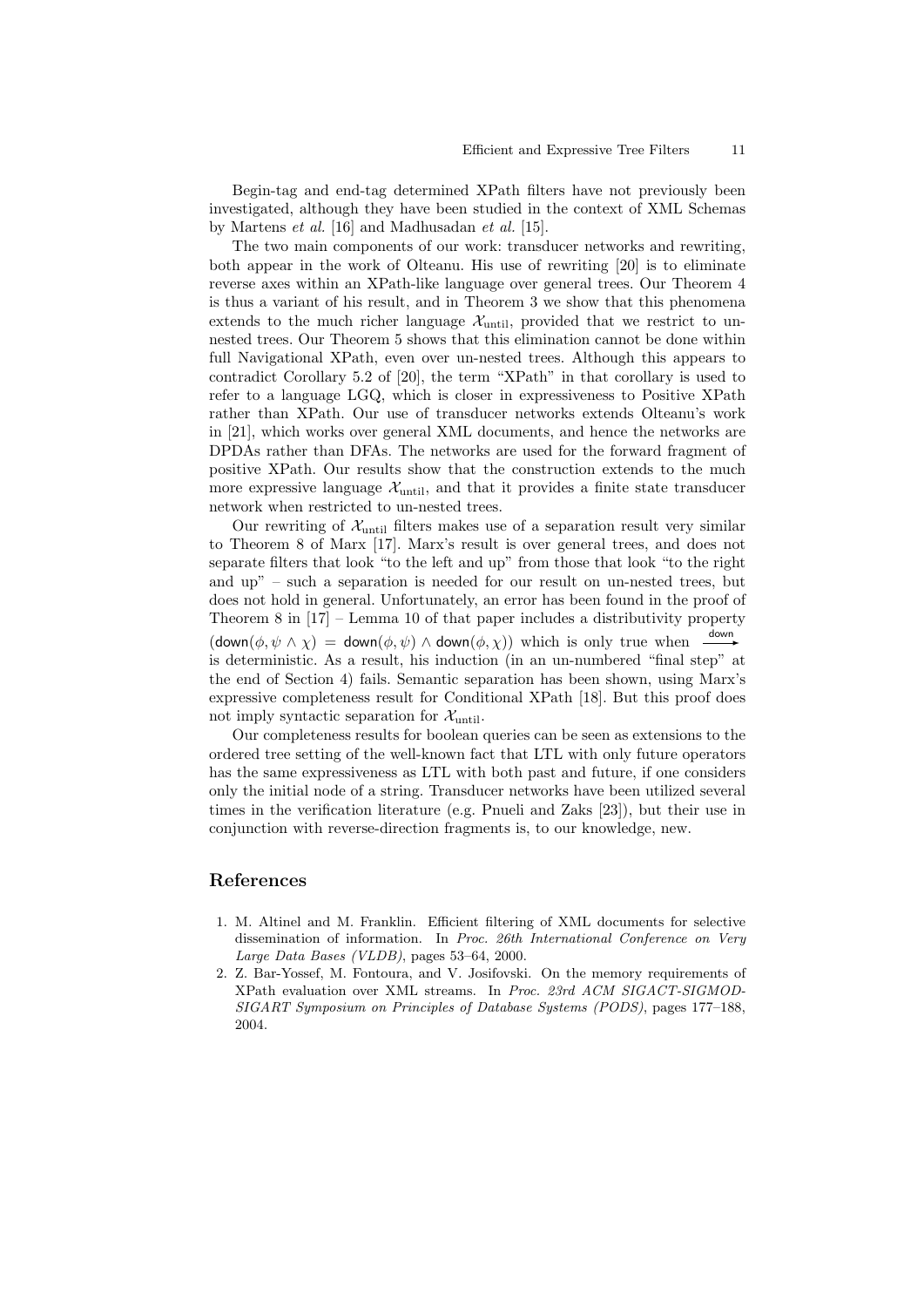- 12 Michael Benedikt and Alan Jeffrey
- 3. M. Benedikt, W. Fan, and F. Geerts. XPath satisfiability in the presence of DTDs. In Proc. 24th ACM SIGACT-SIGMOD-SIGART Symposium on Principles of Database Systems (PODS), 2005.
- 4. M. Benedikt, W. Fan, and G. Kuper. Structural properties of XPath fragments. Theoretical Computer Science, 336(1):3–31, 2005.
- 5. J. Besterel and D. Perrin. Algorithms on words. In M. Lothaire, editor, Applied Combinatorics on Words, chapter 1. Cambridge University Press, 2005.
- 6. C. Y. Chan, P. Felber, M. N. Garofalakis, and R. Rastogi. Efficient filtering of XML documents with XPath expressions. In Proc. 18th IEEE International Conference on Data Engineering (ICDE), 2002.
- 7. B. Choi. What are real DTDs like. In Proc. Fifth International Workshop on the Web and Databases (WebDB), 2002.
- 8. E. M. Clarke, O. Grumberg, and D. Peled. Model Checking. MIT Press, 2000.
- 9. D. Gabbay. Expressive functional completeness in tense logic. In U. Mönnich, editor, Aspects of Philosophical Logic, pages 67–89, 1981.
- 10. D. Gabbay. Declarative past and imperative future: Executable temporal logic for interactive systems. In B. Banieqbal, H. Barringer, and A. Pnueli, editors, Proc. Colloquium on Temporal Logic in Specification, pages 67–89, 1989.
- 11. G. Gottlob and C. Koch. Monadic datalog and the expressive power of web information extraction languages. Journal of the ACM,  $51(1)$ :74–113, 2004.
- 12. T. J. Green, G. Miklau, M. Onizuka, and D. Suciu. Processing XML streams with deterministic automata. In Proc. 9th International Conference on Database Theory (ICDT), 2003.
- 13. M. Grohe, C. Koch, and N. Schweikardt. Tight lower bounds for query processing on streaming and external memory data. In Proc. International Conference on Automata, Languages and Programming (ICALP), 2005.
- 14. M. Hennessy and R. Milner. Algebraic laws for nondeterminism and concurrency. Journal of the ACM, 32:137–161, 1985.
- 15. V. Kumar, P. Madhusadan, and M. Viswanathan. Visibly pushdown automata for streaming XML. In WWW, 2007.
- 16. W. Martens, F. Neven, and T. Schwentick. Which XML schemas admit 1-pass pre-order traversal. In Proc. 10th International Conference on Database Theory (ICDT), 2005.
- 17. M. Marx. Conditional XPath, the first order complete XPath dialect. In Proc. 23rd ACM SIGACT-SIGMOD-SIGART Symposium on Principles of Database Systems (PODS), pages 13–22, 2004.
- 18. M. Marx. Conditional XPath. ACM Transactions on Database Systems, pages 929–959, 2005.
- 19. M. Marx. First order paths in ordered trees. In Proc. 10th International Conference on Database Theory (ICDT), 2005.
- 20. D. Olteanu. Forward node-selecting queries over trees. ACM TODS, 32(1), 2007.
- 21. D. Olteanu. Streamed and progressive evaluation of XPath. IEEE Transactions on Knowledge and Data Engineering, 19(7), July 2007.
- 22. F. Peng and S. Chawathe. XPath queries on streaming data. In Proc. 2003 ACM SIGMOD International Conference on Management of Data (SIGMOD), 2003.
- 23. A. Pnueli and A. Zaks. PSL model checking and runtime verification via testers. In Proc. International Symposium on Formal Methods (FM), 2006.
- 24. L. Segoufin and V. Vianu. Validating streaming XML documents. In Proc. 21st ACM SIGACT-SIGMOD-SIGART Symposium on Principles of Database Systems (PODS), 2002.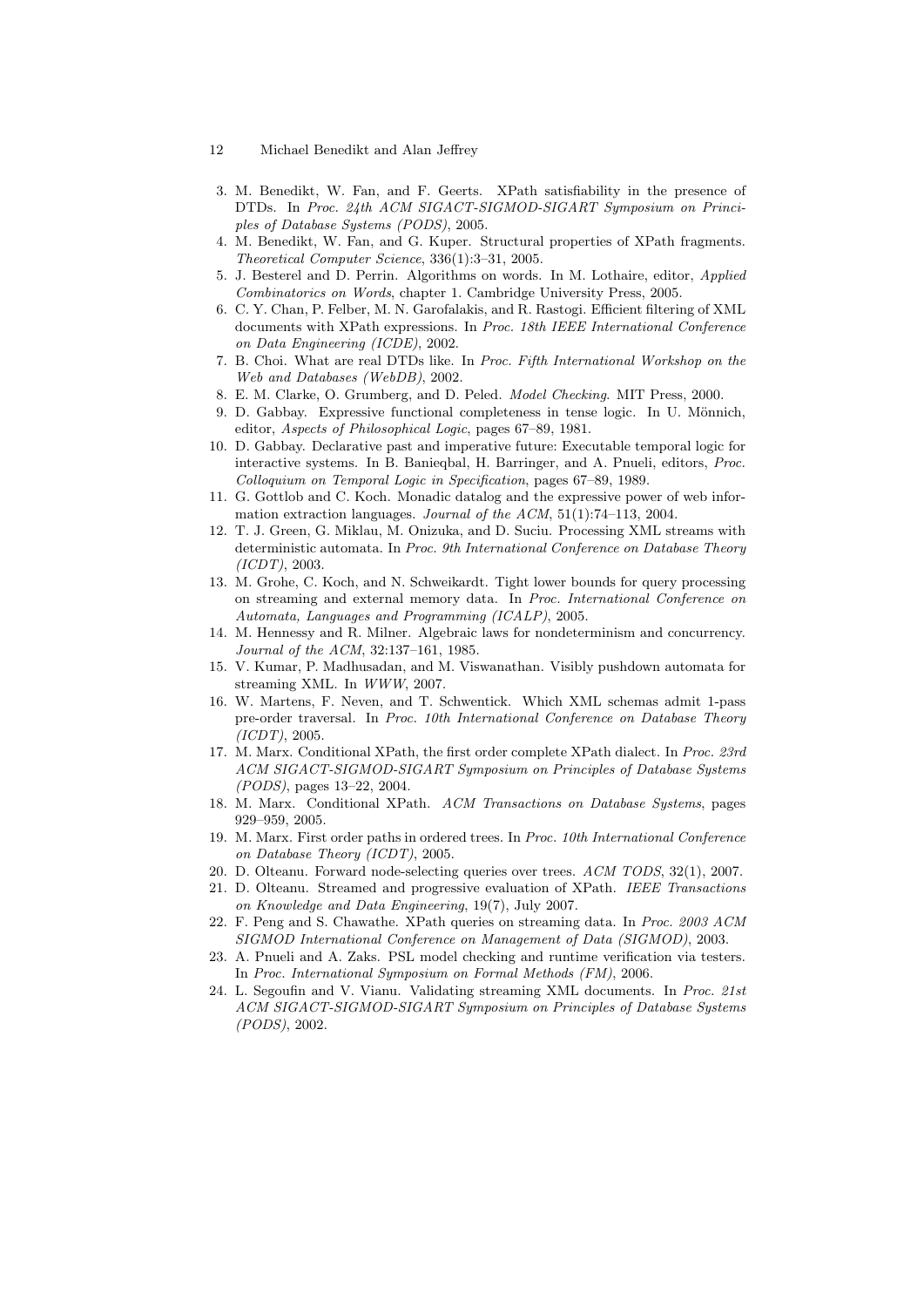25. World Wide Web Consortium. XML path language (XPath) 2.0: W3C recommendation, 2007. http://www.w3.org/TR/xpath20/.

## A Detailed Proofs

## A.1 Transducer Networks and Proofs of Efficiency

In this appendix, we give the formal definitions of transducer networks, and show two results:

- Theorem 9, which shows how a transducer network can be built from an  $\mathcal{X}_{\text{until}}$  formula, and
- Proposition 5, which sketches how a streaming implementation can be built from a transducer network.

From these we get:

- Theorem 2, which follows directly from Theorem 9,
- Theorem 6, which follows directly from Theorem 2 and Proposition 5,
- Theorem 1 which follows from Theorem 6 by taking the end-tag streaming implementation, ignoring the output tape, and accepting whenever the last output end mark is  $\top$ , and
- Proposition 1, which follows from Theorem 9 by building a (possibly nonsequential) transducer network, flattening it to a (possibly nondeterministic) automaton, determinizing the automaton, and considering the automaton as a Turing Machine. This construction has double-exponential blowup, but has total space and per-token time independent of the input tree.

We begin with the formal definitions underlying the transducer networks that witness our efficient implementations.

**Definition 12 (Automaton).** An automaton A over alphabet  $\Sigma$  is a quadruple  $(Q, \longrightarrow, I, F)$  where  $\Sigma$  and  $Q$  are finite sets (the alphabet and state set respectively),  $\longrightarrow \subseteq Q \times \Sigma \times Q$  (the transition relation), and I,  $F \subseteq Q$  (the initial and final states respectively). Write  $q \stackrel{\ell}{\longrightarrow} q'$  for  $(q, \ell, q') \in \longrightarrow$ . For  $s \in \Sigma^*$ , write  $q \stackrel{s}{\Longrightarrow} q'$  for the transitive reflexive closure of  $\longrightarrow$ , that is:

$$
q \xrightarrow{\ell_1 \ldots \ell_n} q' \text{ whenever } q = q_0 \xrightarrow{\ell_1} \cdots \xrightarrow{\ell_n} q_n = q'
$$

The language induced by an automaton  $A$  is  $\mathcal{L}(\mathcal{A}) = \{s | I \ni q \stackrel{s}{\Longrightarrow} q' \in F\}$ . An automaton is deterministic whenever the transition relation is a partial function  $\rightarrow$  :  $Q \times \Sigma \rightarrow Q$  and the first-move relation first = { $(\ell, q') | I \ni q \stackrel{\ell}{\longrightarrow} q'$ } is a partial function first :  $\Sigma \to Q$ .

**Definition 13 (Synchronous transducer).** A synchronous transducer  $T$  over input alphabet  $\Sigma$  and output alphabet  $\Delta$  is an automaton over alphabet  $\Sigma \times \Delta$ .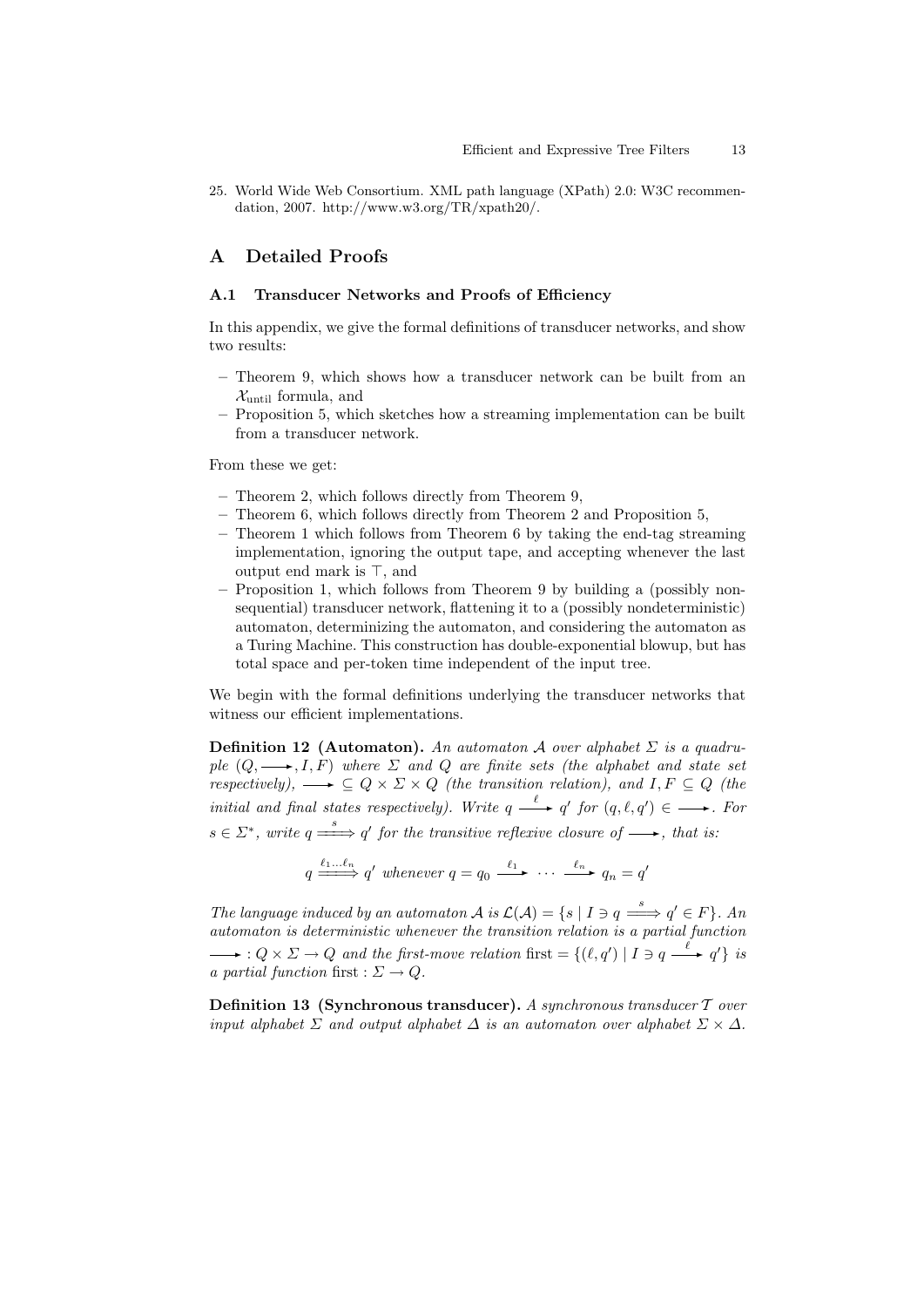Write  $q \stackrel{\ell/k}{\longrightarrow} q'$  for  $(q,(\ell,k), q') \in \longrightarrow$ . For  $s \in \Sigma^*$  and  $t \in \Delta^*$ , write  $q \stackrel{s/t}{\Longrightarrow} q'$ for the transitive reflexive closure of  $\longrightarrow$ , that is:

$$
q \xrightarrow{\ell_1 \dots \ell_n / k_1 \dots k_n} q' \text{ whenever } q = q_0 \xrightarrow{\ell_1 / k_1} \dots \xrightarrow{\ell_n / k_n} q_n = q'
$$

The relation induced by a transducer  $\mathcal T$  is  $\mathcal R(\mathcal T) = \{ (s,t) | I \ni q \stackrel{s/t}{\longrightarrow} q' \in F \}.$ A transducer is sequential whenever the transition relation is a partial function  $\longrightarrow$  :  $Q \times \Sigma \rightarrow \Delta \times Q$  and the first-move relation is a partial function first :  $\Sigma \to \Delta \times Q$ .

**Proposition 4.** For any synchronous transducers  $\mathcal{T}$  and  $\mathcal{T}'$  we can construct the synchronous transducers:

- id such that  $\mathcal{R}(\text{id}) = \{(s, s) \mid s \in \Sigma^*\},$
- $\mathcal{T}; \mathcal{T}'$  such that  $\mathcal{R}(\mathcal{T}; \mathcal{T}') = \{(s, t) \mid (s, u) \in \mathcal{R}(\mathcal{T}), (u, t) \in \mathcal{R}(\mathcal{T}')\},\$ and
- $\langle \mathcal{T}, \mathcal{T}' \rangle$  such that  $\mathcal{R}(\langle \mathcal{T}, \mathcal{T}' \rangle) = \{ (s,t) \mid (s, \pi_1^*(t)) \in \mathcal{R}(\mathcal{T}), (s, \pi_2^*(t)) \in \mathcal{R}(\mathcal{T}) \}$  $\mathcal{R}(\mathcal{T}')$ .

If T and T' are sequential, then so are id,  $T; T'$  and  $\langle T, T' \rangle$ .

Definition 14 (Synchronous transducer network). A synchronous transducer network with generators  $\{T_1, \ldots, T_n\}$  is a synchronous transducer definable by:

$$
\mathcal{N} ::= \mathcal{T}_i \mid \mathcal{N}; \mathcal{N} \mid \langle \mathcal{N}, \mathcal{N} \rangle
$$

We shall write |N| for the number of transducers in N, given by  $|T_i| = 1$  and  $|\mathcal{N}; \mathcal{N}'| = |\langle \mathcal{N}, \mathcal{N}' \rangle| = |\mathcal{N}| + |\mathcal{N}'|.$ 

The significance of synchronous transducers is that they provide efficient streaming implementations:

**Proposition 5.** Let  $\mathcal N$  be a transducer network consisting of only sequential transducers. Let q be the total number of states of any transducer in the network, and let s the total number of input or output symbols of any transducer in the network. Then the partial function induced by  $\mathcal N$  can be implemented as a zerolookahead nodeset stream processor with total space and per-token time at most polynomial in q, s and  $|\mathcal{N}|$ .

Proof (sketch). We build a machine that simply runs the transducer network, storing the vector of component states on the worktape. The runtime space used is only the state of each component in the transducer network, and the representation of the machine just needs to record the transition function of each component. To get zero-lookahead, we precompute the output symbol for each possible input symbol, so the output can take place immediately after the input.  $\square$ 

We now show the core of the efficiency results, which is that  $\mathcal{X}_{\text{until}}$  formulae can be implemented as polynomial-sized transducer networks: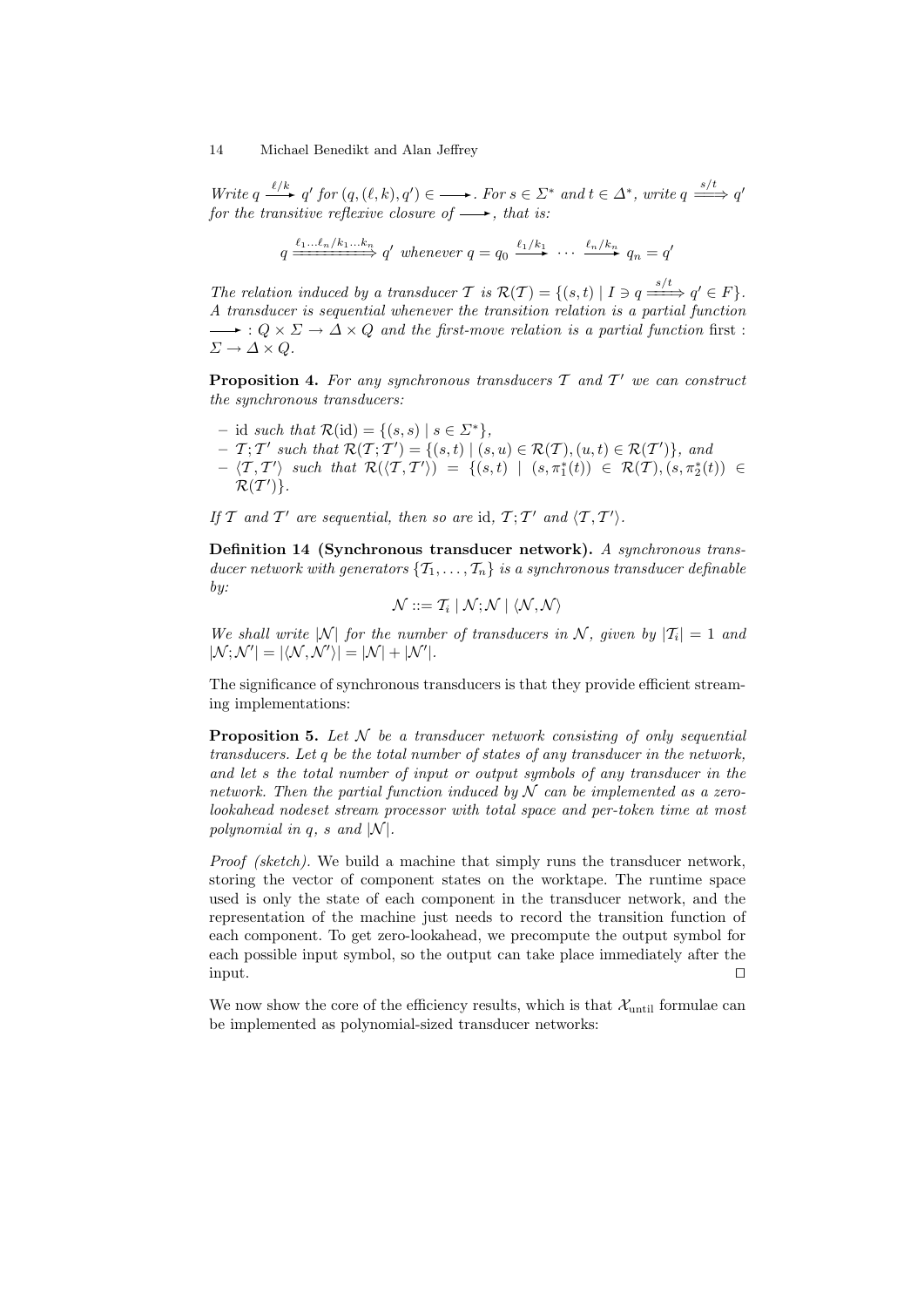**Theorem 9.** For any  $\mathcal{X}_{\text{until}}$  formula  $\phi$  over  $\Sigma$ , we can construct synchronous transducer networks  $\mathcal{B}[\![\phi]\!]$  and  $\mathcal{E}[\![\phi]\!]$  such that:

–  $\langle id, \mathcal{B}[\![\phi]\!] \rangle$  induces a function which maps stream(T) to bstream(T,  $\phi$ ), and

 $-\langle id, \mathcal{E}[\phi]\rangle$  induces a function which maps stream(T) to estream(T,  $\phi$ ).

Moreover:

- $-$  B[ $\phi$ ] and E[ $\phi$ ] contain  $O(|\phi| \times |\Sigma|)$  transducers, each with  $O(|\Sigma|)$  states, input symbols and output symbols,
- if  $\phi$  is in named  $\mathcal{X}_{\text{until}}$  then  $\mathcal{B}[\![\phi]\!]$  and  $\mathcal{E}[\![\phi]\!]$  contain  $O(|\phi|)$  transducers,
- if  $\phi$  is in backward  $\mathcal{X}_{\text{until}}$  and has no top-level uses of down then  $\mathcal{B}[\![\phi]\!]$  is sequential, and
- if  $\phi$  is in backward  $\mathcal{X}_{\text{until}}$  then  $\mathcal{E}[\![\phi]\!]$  is sequential.

Proof. In giving descriptions of transducers, we will elide many no-op transitions. Formally, we define the *completion* of a synchronous transducer  $\mathcal T$  over input alphabet  $\Sigma$  and output alphabet 2 by adding transitions:

$$
q \xrightarrow{\ell/\perp} q \text{ whenever } \nexists c, q'. q \xrightarrow{\ell/c} q' \text{ in } \mathcal{T} \qquad (\ell \in \Sigma)
$$

We now show how to construct  $\mathcal{B}[\![\phi]\!]$  in the case of named strict backward  $\mathcal{X}_{\text{until}}$ :

–  $\mathcal{B}[\![\phi \vee \psi]\!]$  is defined to be  $\langle \mathcal{B}[\![\phi]\!], \mathcal{B}[\![\psi]\!]\rangle; \mathcal{B}[\![\vee]\!]$  where  $\mathcal{B}[\![\vee]\!]$  the transducer with transitions:

$$
0 \xrightarrow{\top, b/\top} 0 \xrightarrow{b,\top/\top} 0 \xrightarrow{\bot, \bot/\bot}
$$

where 0 is the initial and accepting state. We will write  $\mathcal{T}_1 \vee \mathcal{T}_2$  as shorthand for  $\langle \mathcal{T}_1, \mathcal{T}_2 \rangle$ ;  $\mathcal{B}[\![\vee]\!]$ . The other boolean operations are defined similarly.

 $\mathcal{B}[\![A]\!]$  is given by completing the transducer with transitions:

$$
0 \xrightarrow{\langle A \rangle / \top} 0
$$

where 0 is the initial and accepting state.  $\mathcal{E}[A]$  is defined similarly.

 $\mathcal{B}[\![\langle \mathsf{up}\rangle\!\rangle A\land$ left $(\phi, \psi)]$  is defined to be  $\langle \mathrm{id},\langle \mathcal{E}[\![\phi]\!], \tilde{\mathcal{E}}[\![\psi]\!]\rangle \rangle; \mathcal{B}[\![$ left,  $A]\!]$  where  $\mathcal{B}[\![$ left,  $A]\!]$ is given by completing the transducer with transitions (for every  $B \neq A$ ):

$$
\begin{array}{ccc}\n0 & \xrightarrow{\langle A \rangle, \perp, \perp/\perp} 1 \\
1 & \xrightarrow{\langle /A \rangle, b, c/\perp} 0 & 1 \xrightarrow{\langle B \rangle, \perp, \perp/\perp} B_1 \\
B_1 & \xrightarrow{\langle /B \rangle, \top, b/\perp} 2 & B_1 \xrightarrow{\langle /B \rangle, \perp, b/\perp} 1 \\
2 & \xrightarrow{\langle /A \rangle, b, c/\perp} 0 & 2 \xrightarrow{\langle B \rangle, \perp, \perp/\perp} B_2 \\
B_2 & \xrightarrow{\langle /B \rangle, \perp, \perp/\perp} 1 & B_2 \xrightarrow{\langle /B \rangle, \top, b/\perp} 2 & B_2 \xrightarrow{\langle /B \rangle, b, \top/\perp} 2\n\end{array}
$$

where 0 is the initial and accepting state.

 $-I\mathcal{B}[\![\mathsf{up}(A \wedge \phi, \psi)]\!]$  is defined to be  $\langle id, \langle \mathcal{B}[\![\phi]\!], \mathcal{B}[\![\psi]\!]\rangle\rangle; \mathcal{B}[\![\mathsf{up}, A]\!]$  where  $\mathcal{B}[\![\mathsf{up}, A]\!]$ is given by completing the transducer with transitions (for every  $B \neq A$ ):

$$
\begin{array}{ccc}\n & 0 \xrightarrow{\langle A \rangle, \top, b/\bot} 1 \\
 & 1 \xrightarrow{\langle \prime A \rangle, \bot, \bot/\bot} 0 & 1 \xrightarrow{\langle B \rangle, b, \top/\top} 1 & 1 \xrightarrow{\langle B \rangle, b, \bot/\top} B \\
 & B \xrightarrow{\langle \prime B \rangle, \bot, \bot/\bot} 1 & \end{array}
$$

where 0 is the initial and accepting state.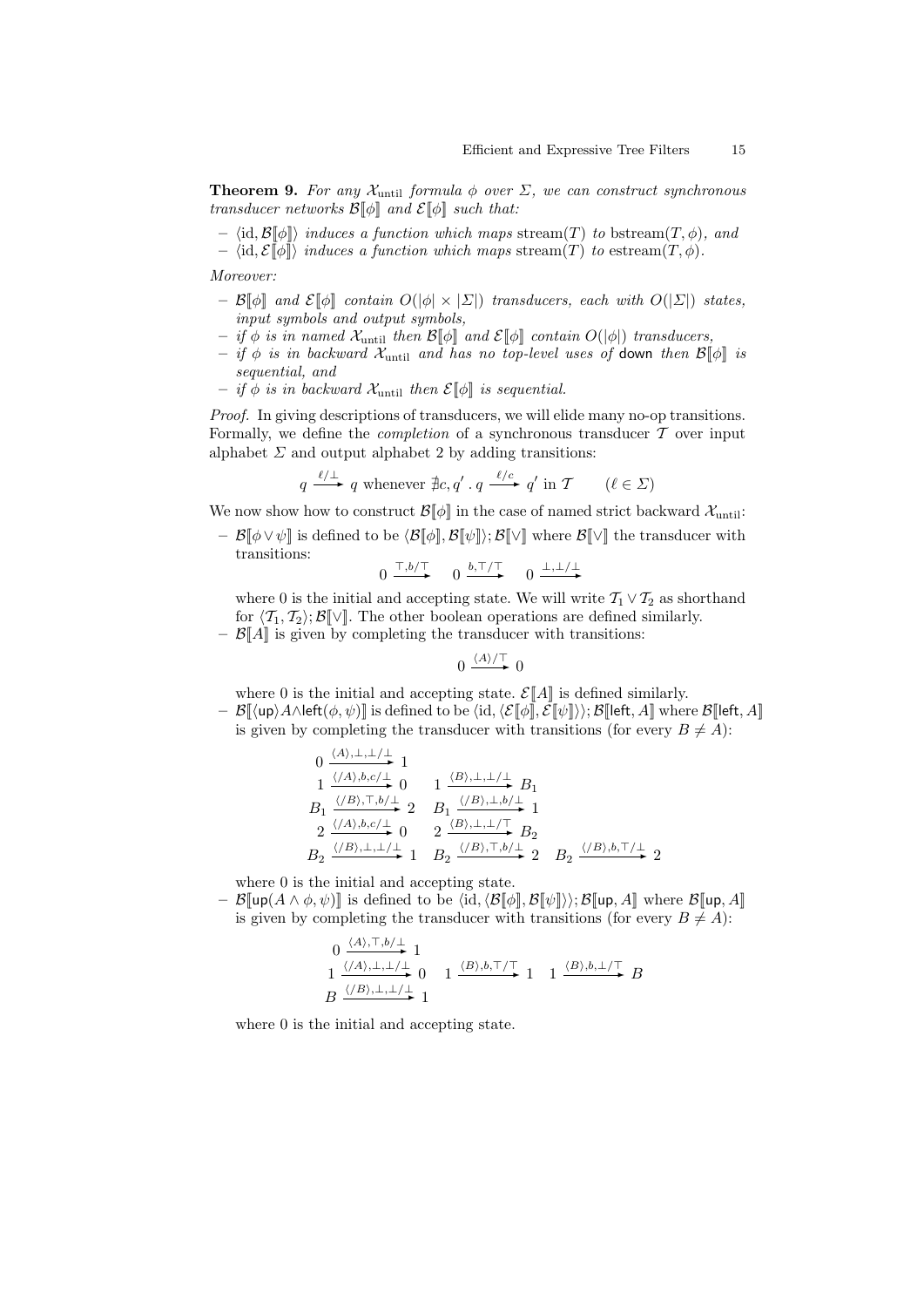We simultaneously define  $\mathcal{E}[\![\phi]\!]$  in the case of named backward  $\mathcal{X}_{\mathrm{until}};$  most cases are similar to  $\mathcal{B}[\![\phi]\!]$ , but we now provide definitions for formulae with top-level occurrences of down:

 $\mathcal{E}[\mathcal{A}\wedge \mathsf{down}(\phi,\psi)]$  is defined to be  $\langle \mathrm{id},\langle \mathcal{E}[\![\phi]\!], \mathcal{E}[\![\psi]\!]\rangle\rangle; \mathcal{E}[\![\mathsf{down}, A]\!]$  where  $\mathcal{E}[\![\mathsf{down}, A]\!]$ is given by completing the transducer with transitions (for every  $B \neq A$ ):

$$
\begin{array}{ccc}\n0 & \xrightarrow{\langle A \rangle, \perp, \perp/\perp} 1 \\
1 & \xrightarrow{\langle/A \rangle, b, c/\perp} 0 & 1 \xrightarrow{\langle/B \rangle, \perp, b/\perp} 2 \\
2 & \xrightarrow{\langle/A \rangle, b, c/\perp} 0 & 2 \xrightarrow{\langle/B \rangle, \perp, \perp/\perp} 1 & 2 \xrightarrow{\langle B \rangle, \perp, \perp/\perp} B \\
B & \xrightarrow{\langle/B \rangle, b, c/\perp} 2\n\end{array}
$$

where 0 is the initial and accepting state.

 $\mathcal{E} = \mathcal{E}[\mathbf{A} \wedge \mathsf{down}(\phi \wedge \neg \langle \mathsf{right}\rangle \top, \psi)]$  is defined to be  $\langle id, \langle \mathcal{E}[\![\phi]\!], \mathcal{E}[\![\psi]\!]\rangle \rangle; \mathcal{E}[\![\text{downlast}, A]\!]$ where  $\mathcal{E}$  downlast,  $A$  is given by completing the transducer with transitions (for every  $B \neq A$ ):

$$
\begin{array}{llllll}0&\xrightarrow{\langle A \rangle,\perp,\perp/\perp}&1\\
1&\xrightarrow{\langle/A \rangle,b,c/\perp}&0&1\xrightarrow{\langle/B \rangle,\top,b/\perp}&3\\
2&\xrightarrow{\langle/A \rangle,b,c/\top}&0&2\xrightarrow{\langle/B \rangle,\perp,\perp/\perp}&1&2\xrightarrow{\langle B \rangle,\perp,\perp/\perp}&B\\
3&\xrightarrow{\langle B \rangle,\perp,\perp/\perp}&1&3\xrightarrow{\langle/B \rangle,\perp,\perp/\perp}&1&3\xrightarrow{\langle/B \rangle,b,\top/\perp}&2\\
B&\xrightarrow{\langle/B \rangle,b,c/\perp}&2&\\
\end{array}
$$

where 0 is the initial and accepting state.

For named formulae that are not backward, we extend the definitions as follows:

 $\mathcal{E}[\psi]\mathcal{A} \wedge \mathsf{right}(\phi, \psi)]$  is defined to be  $\langle id, \langle \mathcal{B}[\![\phi]\!], \mathcal{B}[\![\psi]\!]\rangle \rangle; \mathcal{E}[\![\mathsf{right}, \mathcal{A}]\!]$  where  $\mathcal{E}[\![\mathsf{right}, A]\!]$  is the transducer with transitions:

$$
q \xrightarrow{\langle A \rangle, b, c/d} q' \text{ in } \mathcal{E}[\text{right}, A] \text{ whenever } q \xleftarrow{\langle A \rangle, b, c/d} q' \text{ in } \mathcal{E}[\text{left}, A]
$$
  

$$
q \xleftarrow{\langle A \rangle, b, c/d} q' \text{ in } \mathcal{E}[\text{right}, A] \text{ whenever } q \xleftarrow{\langle A \rangle, b, c/d} q' \text{ in } \mathcal{E}[\text{left}, A]
$$

and the same initial and acceptor state as  $\mathcal{E}[\text{left}, A]$ .  $\mathcal{B}[\langle \text{up} \rangle A \wedge \text{right}(\phi, \psi)]$ is defined similarly. Note that this transducer is not sequential.

 $-\mathcal{B}[\![A \wedge \text{down}(\phi, \psi)]\!]$  is defined to be  $\mathcal{E}[\![A \wedge \text{down}(\phi, \psi)]\!]$ ;  $\Omega(A)$  where  $\Omega(A)$  is given by completing the transducer with transitions:

$$
\begin{array}{ccc}\n & 0 \xrightarrow{\langle A \rangle, \perp/\perp} 1 & 0 \xrightarrow{\langle A \rangle, \perp/\top} 2 \\
1 & \xrightarrow{\langle/A \rangle, \top/\perp} 3 & 1 \xrightarrow{\langle/A \rangle, \perp/\perp} 0 \\
2 & \xrightarrow{\langle/A \rangle, \top/\perp} 0 & 2 \xrightarrow{\langle/A \rangle, \perp/\perp} 3\n\end{array}
$$

where 0 is the initial and accepting state. Note that this transducer is not sequential, and that 3 is a sink state.

Finally, we extend the definitions to non-named formulae: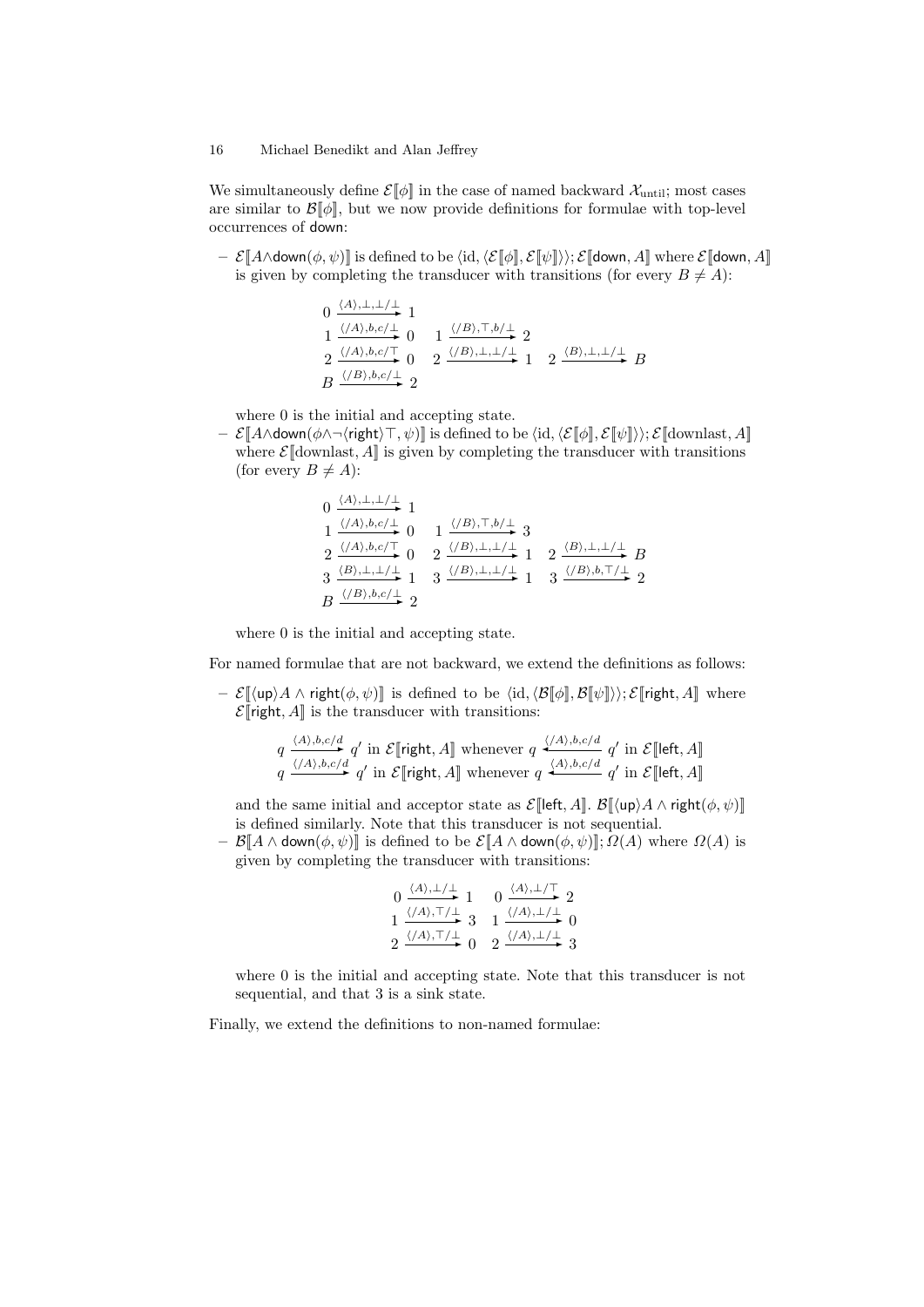–  $\mathcal{B}[\text{left}(\phi,\psi)]$  is defined to be  $\langle id,\langle \mathcal{E}[\![\phi]\!], \mathcal{E}[\![\psi]\!]\rangle;\mathcal{B}[\![\text{left}]\!]$  where we define:

$$
\mathcal{B}[\![\mathsf{left}]\!]=\mathcal{B}[\![\mathsf{left},A_1]\!]\vee\cdots\vee\mathcal{B}[\![\mathsf{left},A_n]\!]
$$

for  $\Sigma = \{A_1, \ldots, A_n\}$ . The other modalities are defined similarly.

It is routine to verify that  $\mathcal{B}[\![\phi]\!]$  and  $\mathcal{E}[\![\phi]\!]$  satisfy the required properties.  $\Box$ 

## A.2 Separation and Proofs of Completeness for  $\mathcal{X}_{\text{until}}$

We will work here towards the proofs of Theorem 3 and Theorem 7. These results will all rely on the notion of separating into formulae that look in only one direction. We will need to define a few more of these "single-time fragments".

**Definition 15 (Strict forward**  $\mathcal{X}_{\text{until}}$ **).** Forward  $\mathcal{X}_{\text{until}}$  is the fragment of  $\mathcal{X}_{\text{until}}$ in which:

- all occurrences of up are of the form  $\text{up}(\phi, \psi)$ , where  $\phi$  and  $\psi$  have no toplevel occurrences of down, and
- all occurrences of left are of the form  $\mathsf{down}(\phi \wedge \neg \langle \mathsf{left} \rangle \top, \psi)$ .

A formula is in strict forward  $\mathcal{X}_{\text{until}}$  if it is in forward  $\mathcal{X}_{\text{until}}$  and has no top-level occurrences of down.

Strict forward formulas are those that only "look into the future". We also need formulas that look into the present:

**Definition 16 (Stationary**  $\mathcal{X}_{\text{until}}$ **).** Stationary  $\mathcal{X}_{\text{until}}$  is the fragment of  $\mathcal{X}_{\text{until}}$ in which there are no occurrences of any modalities.

Our main result towards the completeness theorems, Theorem 3 and Theorem 7, is a separation theorem.

**Theorem 10.** For every  $\mathcal{X}_{\text{until}}$  formula  $\phi$  over labels  $\Sigma$ , there is a  $\mathcal{X}_{\text{until}}$  formula  $\psi$  over labels  $\Sigma$  which agrees with  $\phi$  on any node of any un-nested ordered tree with labels  $\Sigma$ , such that  $\psi$  is a boolean combination of oscillation-free formulas that are either strict backward, strict forward, or backward downward.

This result is inspired by a separation theorem stated by Marx in [17]. That paper states a coarser separation, which does not distinguish strict backward from strict forward. Such a distinction is not possible in the setting of Marx's paper, which works over general (not necessarily un-nested trees). In addition, his argument contains a mistake – his Lemma 10 includes the distributivity property:

 $down(\phi, \psi \wedge \chi) = down(\phi, \psi) \wedge down(\phi, \chi)$ 

which is only true when  $\stackrel{\text{down}}{\longrightarrow}$  is deterministic. As a result, his induction (in an un-numbered "final step" at the end of Section 4) fails.

We do not know of a general solution to this problem, but in the case of un-nested trees, we can show that formulae  $\mathsf{down}(\phi, \psi)$  are only needed in the case where  $\psi$  is stationary and so contains no up modalities to pull out.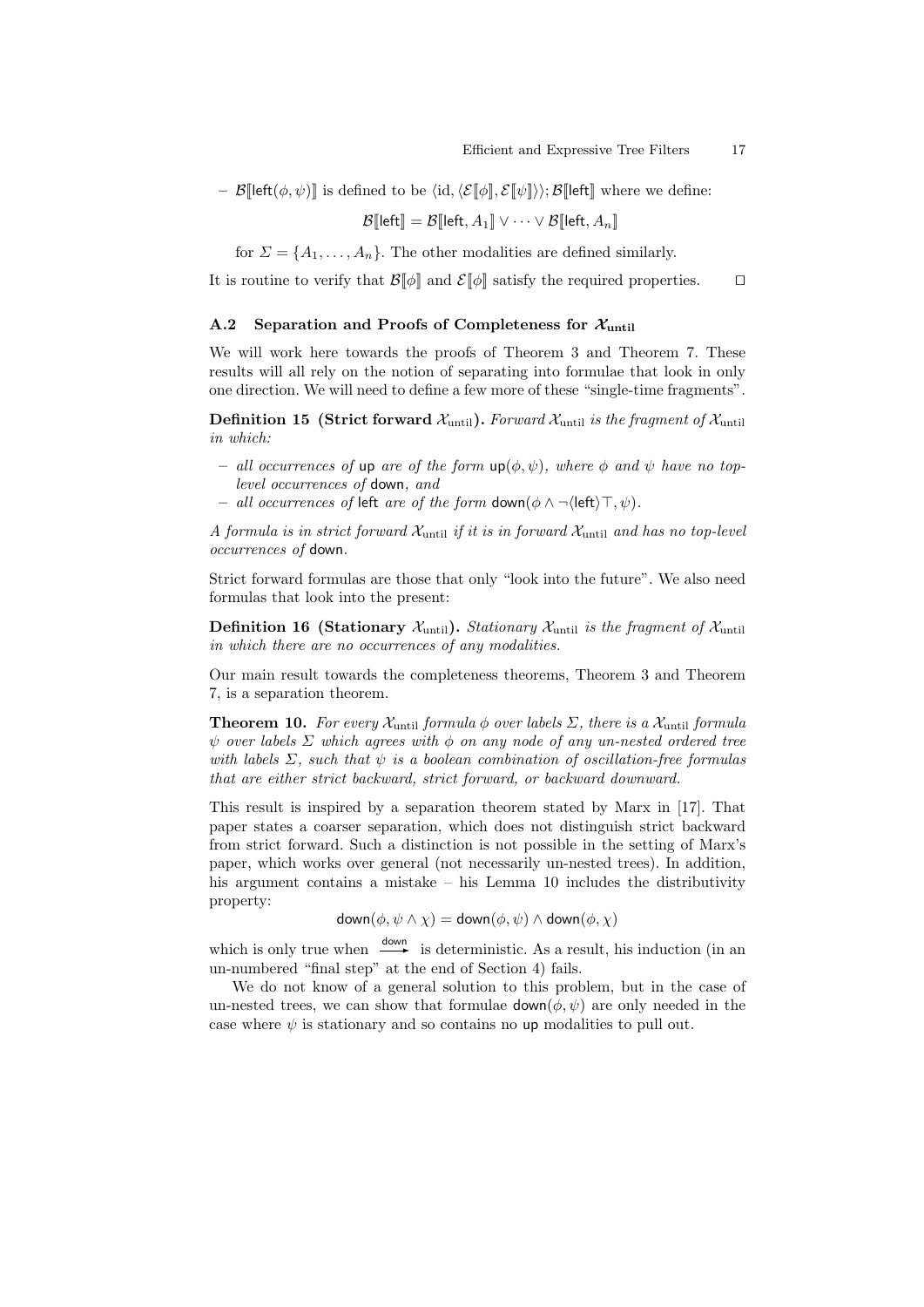$$
\pi?(\phi, \psi) = \phi \lor (\psi \land \pi(\phi, \psi))
$$

#### Fig. 1. Abbreviations used in the rewrite rules

$$
\pi(\phi \vee \phi', \psi) = \pi(\phi, \psi) \vee \pi(\phi', \psi)
$$
\n(1)

$$
\mathsf{up}(\phi \land \mathsf{down}(\psi, \psi'), \phi') = \mathsf{up}(\mathsf{left}(\mathsf{down}?\langle \psi, \psi'), \top) \land \mathsf{up}(\phi, \phi' \land \psi'), \phi') \tag{2}
$$
\n
$$
\lor \mathsf{left}(\mathsf{down}?\langle \psi, \psi', \top \rangle \land \mathsf{up}(\phi, \phi' \land \psi'), \phi') \tag{2}
$$
\n
$$
\lor \mathsf{up}(\mathsf{right}(\mathsf{down}?\langle \psi, \psi'), \top) \land \mathsf{up}(\phi, \phi' \land \psi') \tag{2}
$$
\n
$$
\lor \mathsf{up}(\mathsf{right}(\mathsf{down}?\langle \psi, \psi'), \top) \land \mathsf{up}(\phi, \phi' \land \psi'), \phi') \tag{2}
$$
\n
$$
\lor \mathsf{right}(\mathsf{down}?\langle \psi, \psi'), \top) \land \mathsf{up}(\phi, \phi' \land \psi'), \phi')
$$
\n
$$
\lor \mathsf{up}(\psi \land \mathsf{up}(\phi, \phi' \land \psi'), \phi') \tag{3}
$$
\n
$$
\lor \mathsf{down}(\phi, \phi' \land \psi') \land \mathsf{down}?\langle \psi, \psi' \rangle \tag{3}
$$
\n
$$
\lor (\mathsf{down}(\phi, \phi' \land \psi') \land \mathsf{up}?\langle \psi, \psi') \rangle \tag{3}
$$
\n
$$
\mathsf{left}(\phi \land \mathsf{up}(\psi, \psi'), \phi') = \mathsf{left}(\phi, \phi') \land \mathsf{up}(\psi, \psi') \tag{4}
$$
\n
$$
\mathsf{right}(\phi \land \mathsf{up}(\psi, \psi'), \phi') = \mathsf{right}(\phi, \phi') \land \mathsf{up}(\psi, \psi') \tag{5}
$$

$$
down(\phi \wedge left(\psi, \psi'), \phi') = down(\psi \wedge right(\phi, \psi'), \phi')
$$
\n(6)

## Fig. 2. Rewrite rules used in separation

$$
\top = A_1 \vee \cdots \vee A_n \tag{7}
$$

$$
\pi(\phi, \psi \wedge \psi') = \pi(\phi, \psi) \wedge \pi(\phi, \psi') \quad \text{(for } \pi \neq \text{down)}
$$
 (8)

$$
left(\phi, \psi) = left(\phi, \psi) \land up(T, \bot)
$$
\n
$$
right(\phi, \psi) = right(\phi, \psi) \land up(T, \bot)
$$
\n(9)

$$
right(\phi, \psi) = right(\phi, \psi) \land up(1, \perp)
$$
\n
$$
up(A \land \phi, \psi) = up(A \land \phi, \top) \land \neg up(up(A, \top) \land \neg \psi, \top)
$$
\n(11)

$$
\mathsf{u} \mathsf{p}(A \land \varphi, \psi) = \mathsf{u} \mathsf{p}(A \land \varphi, \bot) \land \mathsf{u} \mathsf{p}(\mathsf{u} \mathsf{p}(A, \bot) \land \mathsf{v} \varphi, \bot) \tag{11}
$$
\n
$$
\neg \mathsf{u} \mathsf{p}(A \land \varphi, \psi) = \mathsf{u} \mathsf{p}(A \land \neg \varphi, \psi) \lor \neg \mathsf{u} \mathsf{p}(A, \psi) \tag{12}
$$

$$
A \wedge \text{down}(\phi, \psi) = A \wedge \text{down}(\phi \wedge \text{up}(A, \psi), \top) \tag{12}
$$
  

$$
A \wedge \text{down}(\phi, \psi) = A \wedge \text{down}(\phi \wedge \text{up}(A, \psi), \top) \tag{13}
$$

$$
\text{down}(\phi \land \neg \text{up}(\psi, \top), \phi') = \text{down}(\phi, \phi' \land \neg \psi) \land \neg \text{up}(\psi, \top) \land \neg \psi \tag{14}
$$

$$
left(\phi \land \neg up(\psi, \psi'), \phi') = left(\phi, \phi') \land \neg up(\psi, \psi') \tag{15}
$$

$$
\mathsf{right}(\phi \land \neg \mathsf{up}(\psi, \psi'), \phi') = \mathsf{right}(\phi, \phi') \land \neg \mathsf{up}(\psi, \psi')
$$
\n(16)

$$
left(\phi, \phi' \lor up(\psi, \psi')) = left(\phi, \phi') \lor (left(\phi, \top) \land up(\psi, \psi'))
$$
\n(17)

$$
left(\phi, \phi' \lor \neg up(\psi, \psi')) = left(\phi, \phi') \lor (left(\phi, \top) \land \neg up(\psi, \psi'))
$$
\n(18)

$$
\text{right}(\phi, \phi' \lor \text{up}(\psi, \psi')) = \text{right}(\phi, \phi') \lor (\text{right}(\phi, \top) \land \text{up}(\psi, \psi')) \tag{19}
$$

$$
\text{right}(\phi, \phi' \lor \neg \text{up}(\psi, \psi')) = \text{right}(\phi, \phi') \lor (\text{right}(\phi, \top) \land \neg \text{up}(\psi, \psi')) \tag{20}
$$

$$
\text{down}(\phi, \psi) = \text{down}(\text{left?}(\phi, \top) \land \neg \text{right}(\top, \bot), \psi) \tag{21}
$$

$$
\text{down}(\phi, \psi) = \text{down}(\text{right?}(\phi, \top) \land \neg \text{left}(\top, \bot), \psi)
$$
 (22)

$$
down(\phi, \psi) = down(right: (\phi, +) \land \neg left(+, \bot), \psi)
$$
 (22)

## Fig. 3. Additional rewrite rules used in separation of  $\mathcal{X}_{\text{until}}$ , where  $\Sigma = \{A_1, \ldots, A_n\}$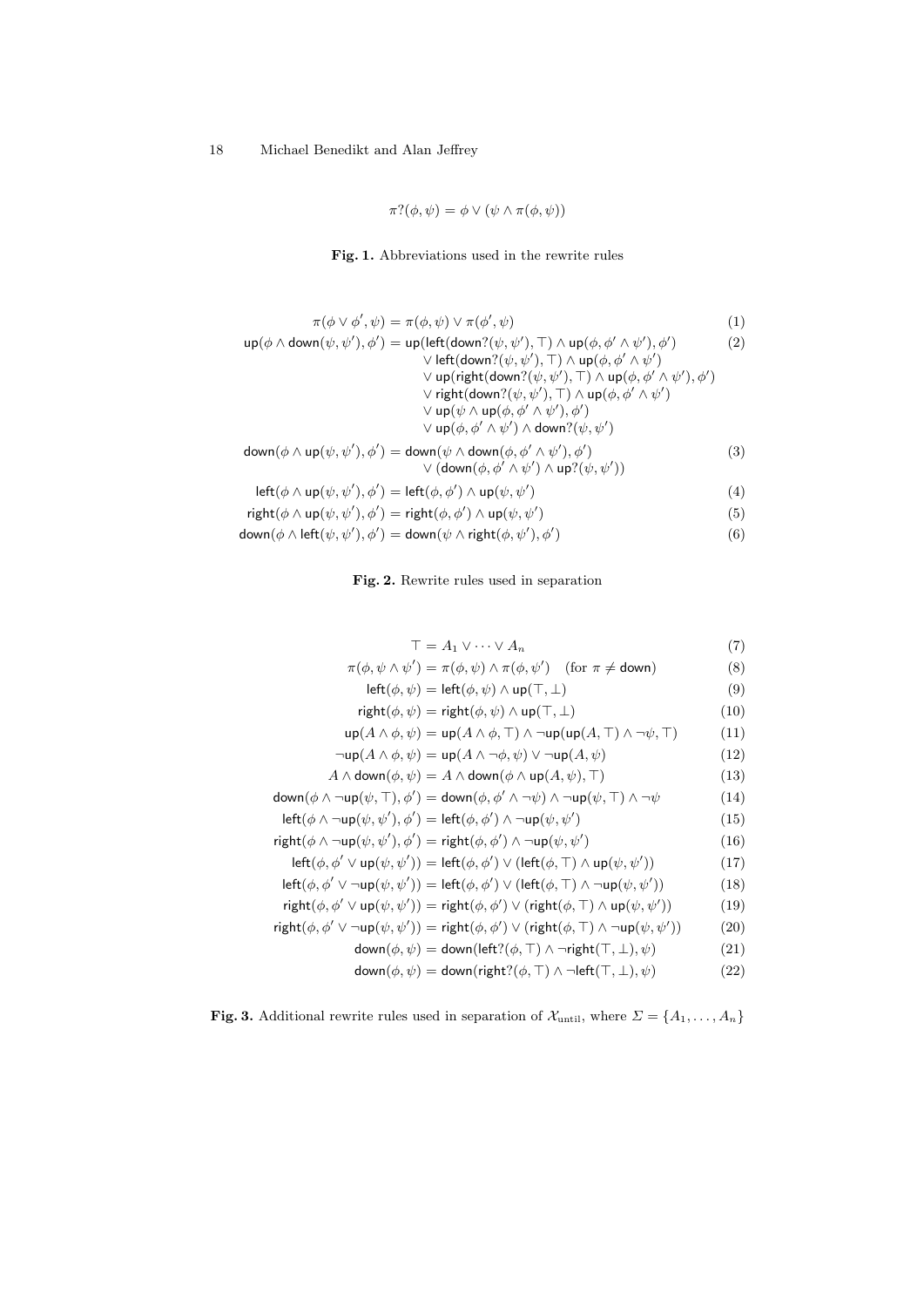*Proof (of Theorem 10).* We use the rewrite rules in Figures 2 and 3 plus the usual De Morgan and distributive properties of boolean algebra, and the rules needed to perform separation in LTL [10] (applied to left and right), to rewrite φ.

Define a formula to be separated whenever it is a boolean combination of oscillation-free formulae that are either strict backward, strict forward, or downward. Define a formula to be *vertically named* whenever:

- all occurrences of down are of the form  $A \wedge$  down( $φ, ψ$ ), and
- all occurrences of up are of the form  $up(A \wedge \phi, \psi)$ .

Define a formula to be vertically separated whenever:

- 1. every occurrence of up or down is of the form  $\pi(\phi, \psi)$  where  $\psi$  is stationary,
- 2. ever subformula of the form  $\text{up}(\phi, \psi)$  has no top-level occurrences of down in  $\phi$  or  $\psi$ , and
- 3. every subformula of the form  $\pi(\phi, \psi)$  with  $\pi \neq \mathsf{up}$  has no occurrences of up in  $\phi$  or  $\psi$ .

The outline of the proof is:

- I. First show that every formula can be rewritten to a named formula, and moreover that this rewriting preserves properties  $1-2$ .
- II. Show that every downward formula satisfying property 1 can be rewritten to a backward downward formula, and also to a forward downward formula. This will be used in part IV.
- III. Next, show that every named formula can be rewritten to a vertically named, vertically separated formula. This will make use of part I.
- IV. Finally, show that every vertically named, vertically separated formula can be rewritten to a separated formula. This will make use of part II.

Given this outline, the final proof will proceed by applying part I to get a named formula, then applying part III to get a vertically named, vertically separated formula, and finally applying part IV to get a separated formula.

We first show I – i.e. that every  $\mathcal{X}_{\text{until}}$  formula  $\phi$  can be rewritten to a named  $\mathcal{X}_{\text{until}}$  formula  $\phi'$ , and moreover that this rewriting preserves properties 1–2 in the definition of vertically separated. This is a simple induction over  $\phi$ , for which the interesting cases are:

- If  $\phi = \text{up}(\psi, \psi')$  then by induction we can assume  $\psi$  and  $\psi'$  to be named. Then by Rules 1 and 7 we have:

$$
\phi = \text{up}(A_1 \wedge \psi, \psi') \vee \cdots \vee \text{up}(A_n \wedge \psi, \psi')
$$

It is routine to check that this is named, and satisfies properties 1–2 whenever  $\phi$  does. The case of down is handled similarly.

- If  $\phi = \text{left}(\psi, \psi')$  then by induction we can assume  $\psi$  and  $\psi'$  to be named. Then by Rules 1, 9, and 7 we have:

$$
\phi = (\langle \mathsf{up} \rangle A_1 \wedge \mathsf{left}(\psi, \psi') \rangle \vee \cdots \vee (\langle \mathsf{up} \rangle A_n \wedge \mathsf{left}(\wedge \psi, \psi') \rangle
$$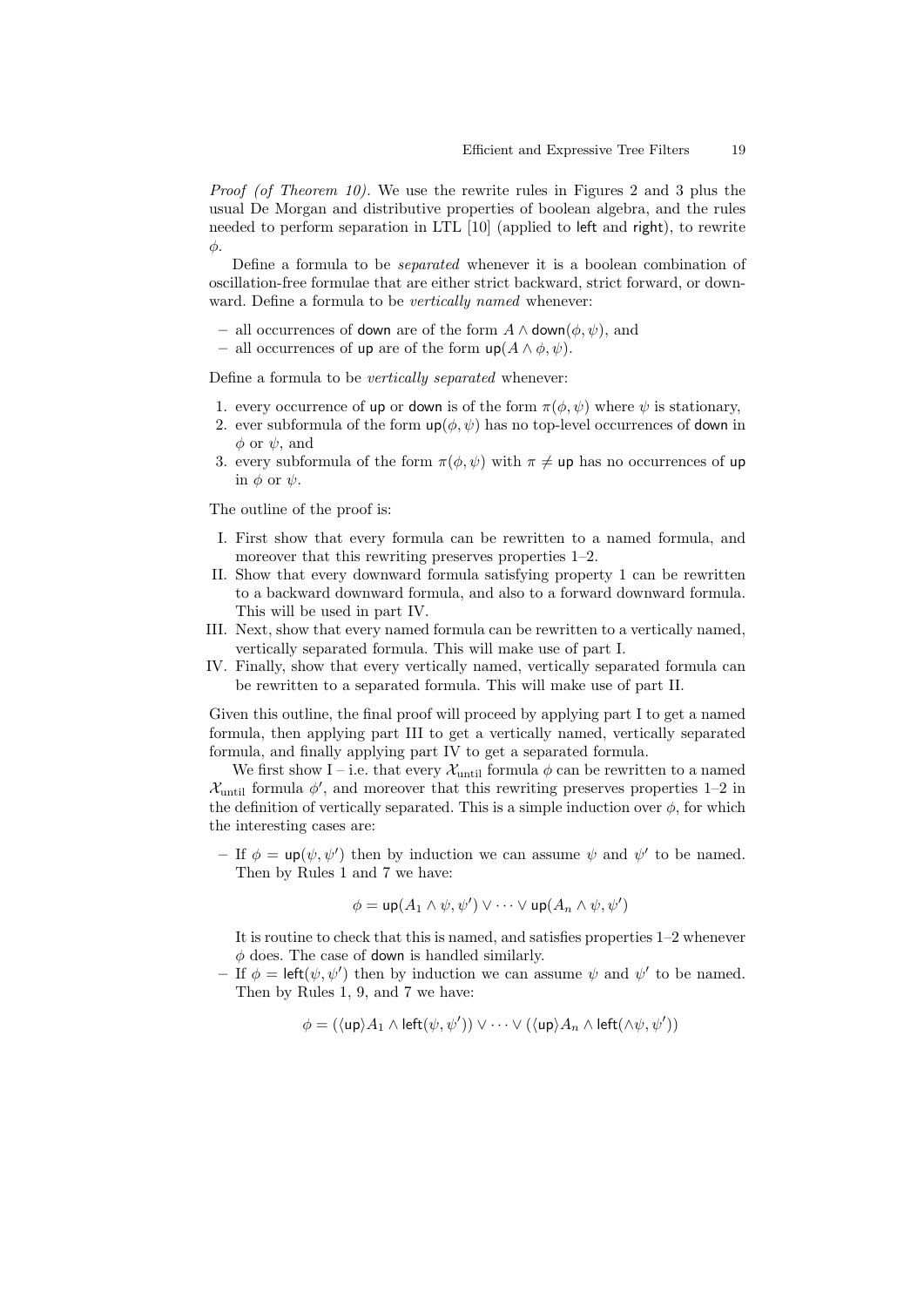It is routine to check that this is named, and satisfies properties 1–2 whenever  $\phi$  does. The case of right is handled similarly.

We next show II – every downward  $\mathcal{X}_{\text{until}}$  formula  $\phi$  satisfying property 1 can be rewritten to a formula in backward downward  $\mathcal{X}_{\text{until}}$  (or dually, forward downward  $\mathcal{X}_{\text{until}}$ ). This is an induction on  $\phi$ , for which the interesting case is:

- If  $\phi = \text{down}(\psi, \psi')$  then, since  $\phi$  satisfies property 1, we have that  $\psi'$  is stationary. We can regard  $\psi$  as an LTL formula with until on left and right, and atomic properties which are downward formulae. We can then appeal to separation of LTL to find a right-free  $\chi$  over the same atomic properties such that:

left?( $\psi$ , T)  $\wedge$  ¬right( $\top$ ,  $\bot$ ) =  $\chi$   $\wedge$  ¬right( $\top$ ,  $\bot$ )

By induction, we can find a formula  $\chi'$  equivalent to  $\chi$ , where each downward formula in  $\chi$  has been replaced by an equivalent backward downward formula. We then use Rule 21 to get:

$$
\phi = \text{down}(\chi \wedge \neg \text{right}(\top, \bot), \psi')
$$

as required.

We now turn to showing part III – every named  $\mathcal{X}_{\text{until}}$  formula  $\phi$  can be rewritten to a vertically separated formula:

- We prove by induction on  $\phi$  that every named  $\mathcal{X}_{\text{until}}$  formula can be rewritten to a formula satisfying property 1, for which the interesting cases are:
	- If  $\phi = \text{up}(A \wedge \psi, \psi')$  then by induction we can assume  $\psi$  and  $\psi'$  to satisfy property 1. We then use Rule 11:

 $\phi = \textsf{up}(A \land \psi, \top) \land \neg \textsf{up}(\textsf{up}(A, \top) \land \neg \psi', \top)$ 

It is routine to check that this satisfies property 1.

• If  $\phi = A \wedge \text{down}(\psi, \psi')$  then by induction we can assume  $\psi$  and  $\psi'$  to satisfy property 1. We then use Rule 13:

 $\phi = A \wedge \text{down}(\psi \wedge \text{up}(A, \psi'), \top)$ 

then use the previous case to rewrite  $\textsf{up}(A, \psi')$ .

In the process above, we may lose the property of being named, but we can regain it by applying part II.

– We prove by induction on  $\phi$  that every named  $\mathcal{X}_{\text{until}}$  formula satisfying property 1 can be rewritten to a formula satisfying properties 1 and 2, for which the interesting case is when  $\phi = \text{up}(A \wedge \psi, \psi')$ . By induction we can assume  $\psi$  and  $\psi'$  to satisfy properties 1 and 2. Since  $\phi$  satisfies property 1,  $\psi'$  is stationary, and so contains no occurrences of up. Without loss of generality, we can assume  $\psi$  to be in disjunctive normal form, and we proceed by induction on the number of occurrences of down in  $\psi$ :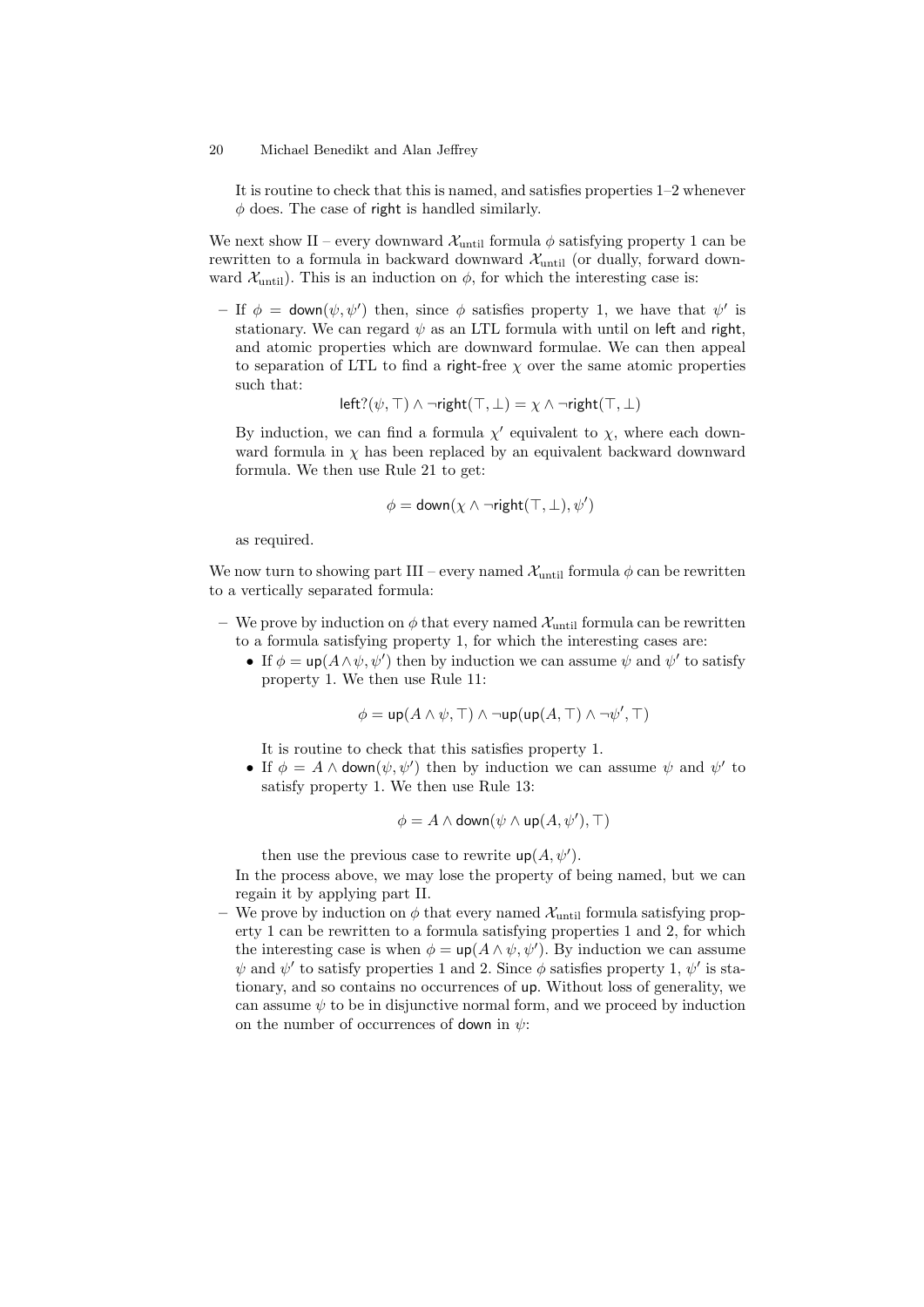- If  $\psi$  contains no top-level occurrences of down, then  $\phi$  satisfies properties 1 and 2.
- If  $\psi = \psi'' \vee (\psi''' \wedge \text{down}(\chi, \chi'))$  then we have by Rules 1 and 2:

 $\phi = \textsf{up}(A \land \psi'', \psi')$  $\vee$  up(left(down? $(\chi, \chi'), \top$ )  $\wedge$  up( $A \wedge \psi'''$ ,  $\psi' \wedge \chi'$ ),  $\psi'$ )  $\vee$  left(down?( $\chi, \chi'$ ), ⊤) ∧ up( $A \wedge \psi'''$ ,  $\psi' \wedge \chi'$ )  $\vee$  up(right(down? $(\chi, \chi'), \top$ )  $\wedge$  up( $A \wedge \psi'''$ ,  $\psi' \wedge \chi'$ ),  $\psi'$ )  $\vee$  right(down?( $\chi, \chi'$ ), ⊤) ∧ up( $A \wedge \psi''', \psi' \wedge \chi'$ )  $\vee$  up( $\chi \wedge$  up( $A \wedge \psi'''$ ,  $\psi' \wedge \chi'$ ),  $\psi'$ )  $\vee$  up $(A \wedge \psi''', \psi' \wedge \chi') \wedge$  down? $(\chi, \chi')$ 

and we proceed by induction.

• If  $\psi = \psi'' \vee (\psi''' \wedge \neg \text{down}(\chi, \chi'))$  then we have by Rules 1 and 12:

$$
\phi = \text{up}(A \land \psi'', \psi')
$$
  
 
$$
\lor \text{up}(A \land \psi''', \psi') \land \neg \text{up}(A \land \text{down}(\chi, \chi'), \psi')
$$

and we proceed using the previous case.

In the process above, we may lose the property of being named, but we can regain it by applying part II.

– We prove by induction on  $\phi$  that every named  $\mathcal{X}_{\text{until}}$  formula satisfying properties 1 and 2 can be rewritten to a vertically named, vertically separated formula. This is similar to the previous induction, making use of Rules 3–5 for positive occurrences of up, and Rules 14–20 for negative occurrences.

This completes the proof of part III.

Finally, we show part IV – every vertically named, vertically separated  $\mathcal{X}_{\text{until}}$ formula  $\phi$  can be rewritten to a separated formula. This is a simple induction over  $φ$ , for which the interesting cases are:

- If  $\phi = \text{up}(A \wedge \psi, \psi')$  then by induction we can assume  $\psi$  and  $\psi'$  are separated. Since  $\phi$  is vertically separated, we have that  $\psi'$  is stationary. Without loss of generality, we can assume  $\psi$  is in disjunctive normal form, and use rule 1 to distribute until through disjunction, so the interesting case is when:

$$
\phi = \mathrm{up}(A \wedge \psi_\text{left} \wedge \psi_\text{right} \wedge \psi_\text{down}, \psi')
$$

where  $\psi_{\text{left}}$  is strict backward,  $\psi_{\text{right}}$  is strict forward, and  $\psi_{\text{down}}$  is backward downward. Since  $\phi$  is vertically separated,  $\psi_{\text{down}}$  must be stationary, and so we use Rules 1 and 12 to get:

$$
\phi = \text{up}(A \wedge \psi_{\text{left}}, \psi') \wedge \text{up}(A \wedge \psi_{\text{right}}, \psi') \wedge \text{up}(A \wedge \psi_{\text{down}}, \psi')
$$

which is separated, as required.

- If  $\phi = A \wedge \text{down}(\psi, \psi')$  then, since  $\phi$  is vertically separated, we have that  $\phi$ contains no occurrences of up, and so  $\phi$  is downward. By part II, downward formulae can be rewritten to backward downward formulae.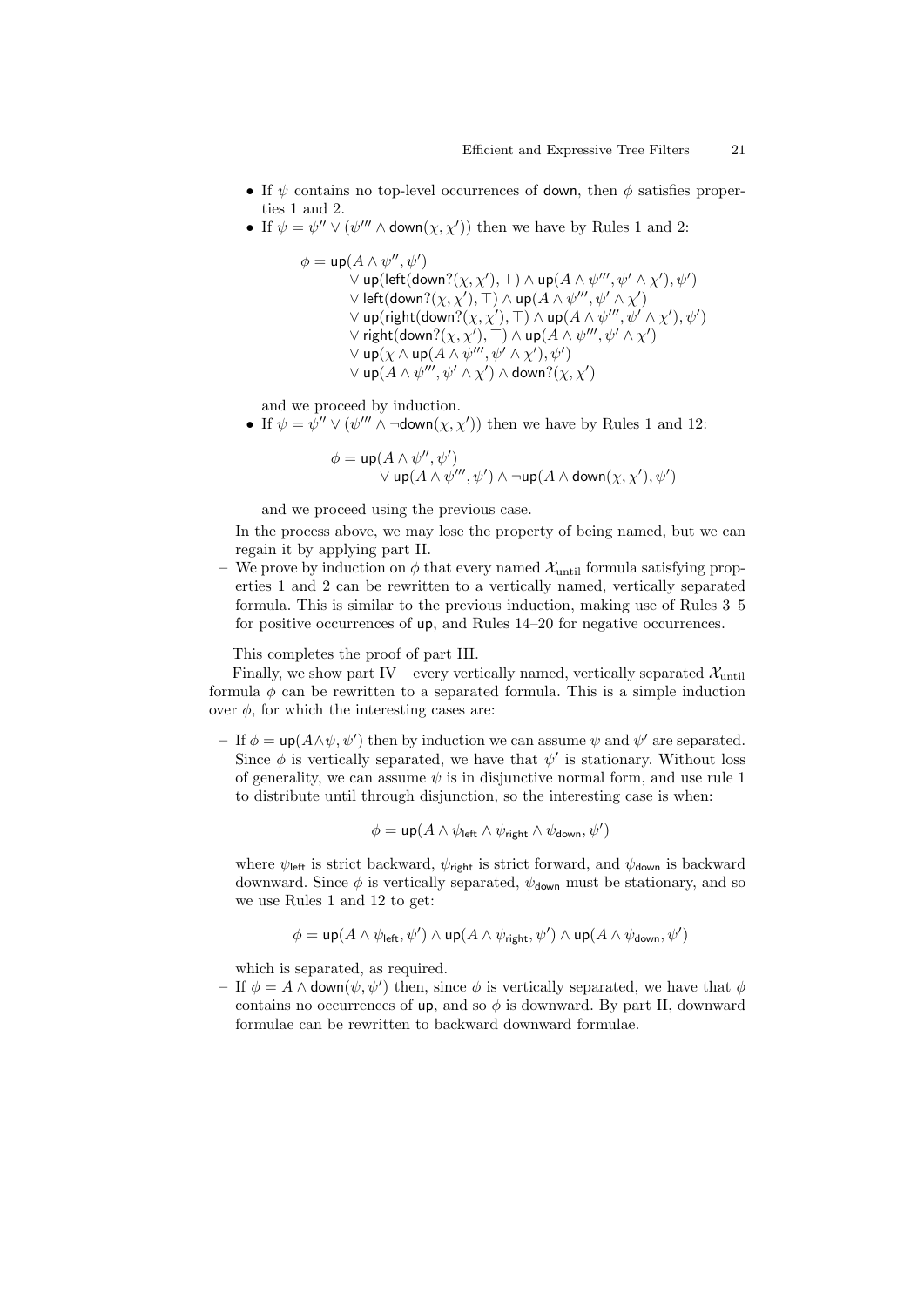- If  $\phi = \text{left}(\psi, \psi')$  or right $(\psi, \psi')$  then, since  $\phi$  is vertically separated, we can regard  $\phi$  as an LTL formula with until on left and right, and atomic properties which are downward formulae. We can then appeal to separation of LTL to find  $\phi'$  which is a boolean combination of:
	- LTL formulae  $\chi$  containing only until on left, with atomic properties which are downward formulae. By part II we can rewrite those atomic properties to be backward downward formulae, and hence rewrite  $\chi$  to be a boolean combination of formulae that are either strict backward or downward.
	- LTL formulae  $\chi$  containing only until on right, which are handled similarly, getting a boolean combination of formulae that are either strict forward or forward.

This completes the proof of Theorem 10, modulo the verification that that the rewrites in Figures 2 and 3 are valid for un-nested trees, which is routine.  $\square$ 

Note that an alternative proof technique would be to use the fact that unnested trees with alphabet of size  $N$  have depth bounded by  $N$ , and that for such trees until can be translated to  $\langle \pi \rangle$ :

$$
\pi(\phi,\psi) = \pi^{\leq N}(\phi,\psi)
$$

where we define:

$$
\pi^{\leq 0}(\phi,\psi) = \bot \qquad \pi^{\leq i+1}(\phi,\psi) = \langle \pi \rangle \phi \vee \langle \pi \rangle (\psi \wedge \pi^{\leq i}(\phi,\psi))
$$

The rewrite rules can then be specialized to  $\langle \pi \rangle$ . The reasons for using the proof given here are:

- the use of naming, rather than bounded depth, fits better with the use of naming in constructing transducer networks, and
- the rewrite rules given in Figures 2 and 3 make it clear where we are relying on un-nested documents: Rules 11, 12 and 13 are the only ones which rely on un-nested documents, and Rule 7 is the only one which relies on a fixed, finite alphabet.

Theorem 3 follows from Theorem 10 and the proposition below, whose proof is straightforward; it implies that if we consider formulas at the root, then we need only the downward component in separation.

**Proposition 6.** If  $\phi$  is in strict forward or strict backward  $\mathcal{X}_{\text{until}}$ , then there is a stationary formula  $\psi$  equivalent to  $\phi$  at the root of any tree.

The proposition is straightforward; at the root we cannot go up, hence any subformula of an oscillation-free strict forward or strict backward formula that uses upward modalities will be equivalent to true or false.

We say that two formulas are *begin-equivalent* if they agree on any nodes that are on the far bottom right of a tree: that is, nodes which have no children, no right siblings, and whose ancestors all have no right siblings. We say that they are end-equivalent if they agree on any nodes that are on the right of a tree: that

<sup>22</sup> Michael Benedikt and Alan Jeffrey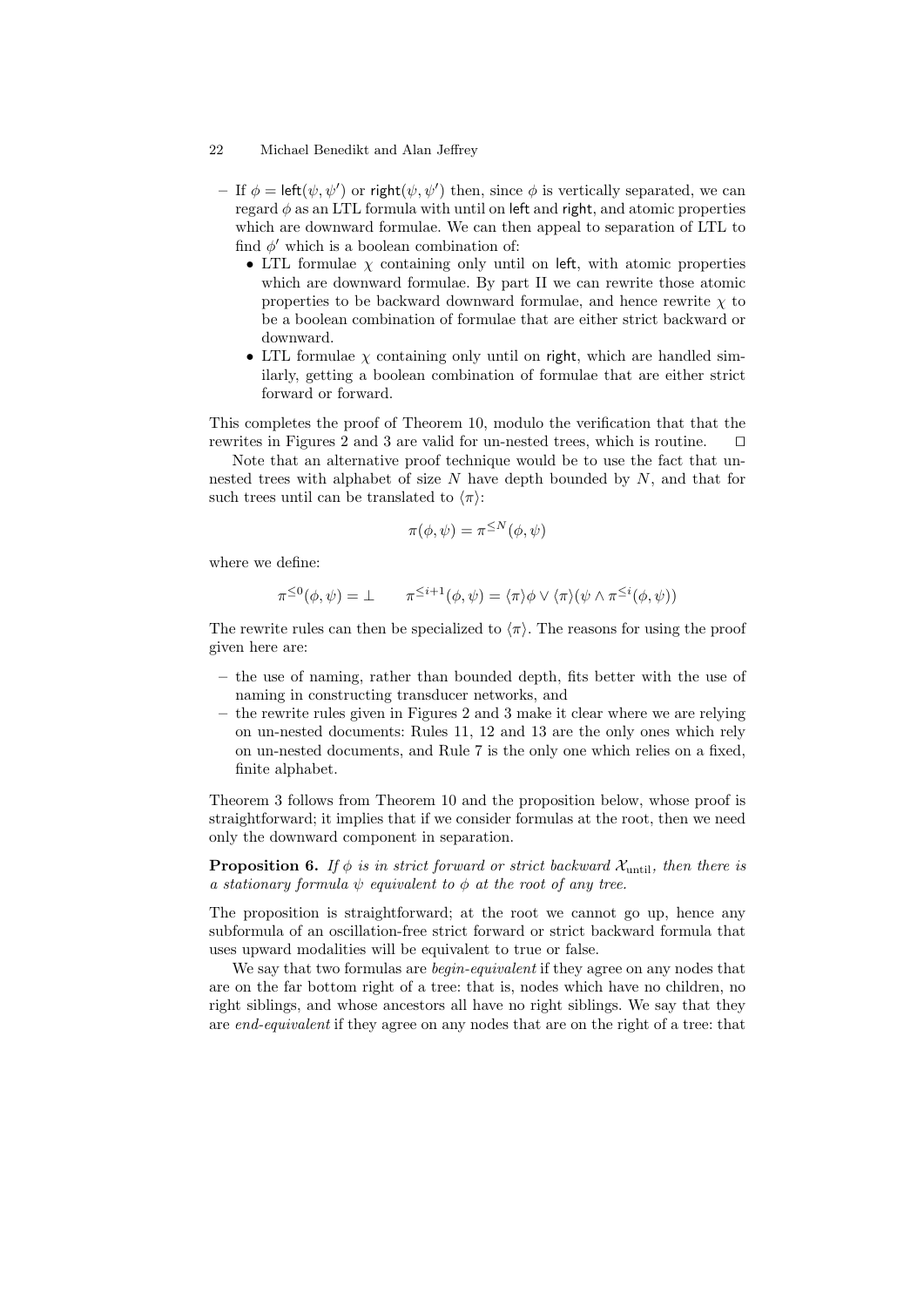is, nodes which have no right siblings, and for whose ancestors all have no right siblings.

Note that if two formulas are begin-tag determined, then begin-equivalence implies equivalence over any node in any tree. Similarly, if two formulas are endtag determined, then end-equivalence implies equivalence. Note also that strict backward formulas are clearly begin-tag determined, and backward formulas are end-tag determined. Using this observation, Theorem 7 thus follows from Theorem 10 and the following simple result, analogous to Proposition 6. It says that the forward parts of a separated formula can be eliminated, assuming that we are only interested in end-equivalence, and that the forward and downward parts can be eliminated if we are only interested in begin-equivalence.

**Proposition 7.** Every  $\mathcal{X}_{\text{until}}$  formula  $\phi$  that is oscillation-free and strict forward (resp. downward or strict forward) is end-equivalent (resp. begin-equivalent) to an oscillation-free strict backward formula.

The proposition in the case of end-equivalence follows from the fact that for nodes on the right of a tree, one can not make a rightward move from an ancestor. Hence all but upward modalities within a strict forward formula can be eliminated, and we are left with a strict backward formula; indeed, we are left with a formula that uses only upward modalities. In the case of begin-equivalence, we additionally note that for a node on the bottom right all modalities can be eliminated from a downward formula.

### A.3 Proofs of Completeness for +HML

For the results on +HML, Theorem 4, and Theorem 8, there is a simpler argument, a variant of that used in [20] and [4]. The argument below is particularly close to that of Theorem 5.1 of [4], adapted to ordered trees. We translate +HML to logical formulas, and then show that these formulas can be normalized to be of a special form. This normal form is a variant of the "tree pattern queries" of [4]. The ability to rewrite a +HML formula into the normal form can be thought of as an analog of separation (Theorem 10) for +HML. Given a normalized formula, we can apply root-equivalence, end-equivalence, or begin-equivalence to the normalized formula, arriving at a logical formula in which all the bound variables are restricted to lie in a certain relation to the free variable. Finally, we translate the syntactic restrictions back into +HML.

We will now give more detail, leaving some of the proofs to the reader, since they are similar to those in [4]. Let  $\exists^+ FO$  denote "positive existential firstorder logic"– the fragment of first-order logic built up using just ∧,∨, ∃, over the vocabulary with unary predicates  $A(x)$  for  $A \in \Sigma$  and binary "axis relations" right(x, y), right<sup>+</sup>(x, y), down(x, y), down<sup>+</sup>(x, y) for the rightward and downward axes. The atomic predicates above have the obvious interpretation in ordered trees. Formalizing the semantics of HML within first-order logic, we see that every +HML formula is equivalent to an  $\exists^+ FO$  formula, which can be assumed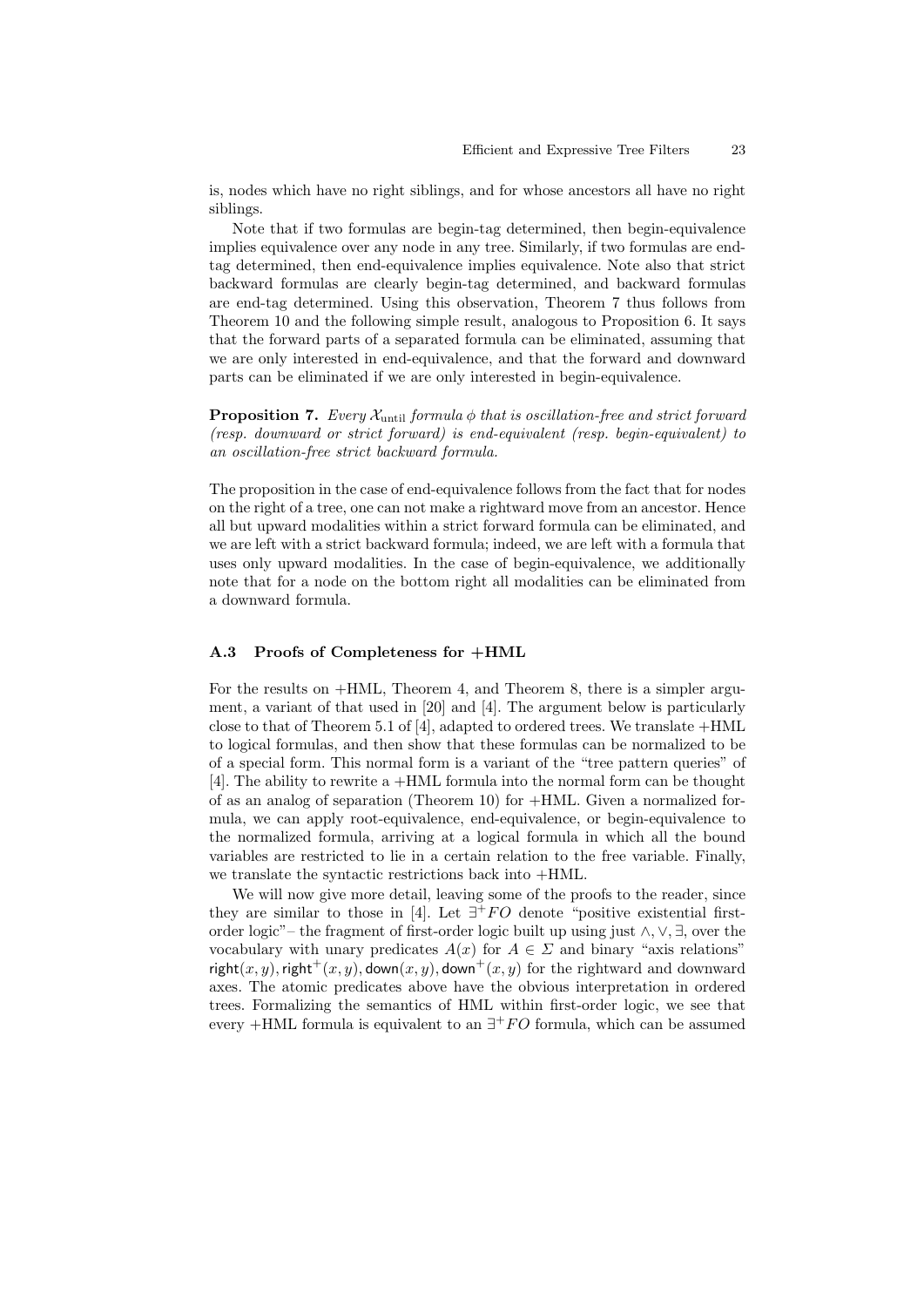to be in prefix normal form. In particular, we can translate +HML formulas into  $\exists^+FO$  formulas of the form

$$
\rho(x_0) = \exists x_1 \dots \exists x_m \bigvee_{i < n} \phi_i(x_0, x_1, \dots, x_m)
$$

where  $\phi_i$  is a conjunction of equalities, unary predicates, and axis relations mentioning  $x_1 \ldots x_m$  and the free variable  $x_0$ .

A positive atomic type (or just "type" for short) is a conjunction of atomic formulas that is consistent and complete: that is, there is some tree  $T$  and nodes  $n_0 \ldots n_m$  in T that satisfy the conjunction, and such the conjunction contains all atomic formulas that hold between  $n_0 \ldots n_m$ . Note that if this holds for some T and nodes  $n_0 \ldots n_m$ , then it holds for all such T and  $n_0 \ldots n_m$ 

Given a type  $\gamma$ , and variables  $x_i, x_j$  we will say that  $x_i$  is a descendant of  $x_j$  in  $\gamma$  if there is a conjunct of  $\gamma$  that asserts this, and similarly for the other axis relations and unary predicates. A type  $\gamma$  is called *lub-closed* if whenever we have distinct variables  $x_i, x_j$  that are not related by an axis relation, there are variables  $x_l$  and  $x_m$  (not necessarily distinct from  $x_i$  or from  $x_j$ ), such that  $x_i$ is a descendant of  $x_l, x_j$  is a descendant of  $x_m$ , and  $x_l$  is related to  $x_m$  by one of the sibling relations.

The following is easy to show:

**Proposition 8.** Every +HML formula  $\rho(x_0)$  is equivalent to one of the form:

$$
\exists x_1 \ldots \exists x_m \bigvee_{i
$$

where each  $\phi_i$  is a lub-closed type.

We now give the analogs of strict backward and backward in the setting of logic. A type is *forward-free* if no variable  $x_i$  is a right sibling of  $x_0$  and no variable  $x_i$  is a right sibling of a variable that is an ancestor of  $x_0$ . It is *downward-free* if no variable  $x_i$  is a descendant of  $x_0$ .

**Proposition 9.** Every  $\exists^+ FO$  formula  $\rho(x_0)$  of the form

$$
\exists x_1 \ldots \exists x_m \bigvee_{i
$$

is end-equivalent (resp. begin-equivalent) to one of the same form in which each  $\phi_i$  is forward-free (resp. forward-free and downward-free) Every formula of the above form is root-equivalent to one where every variable is a descendant of  $x_0$ or equal to  $x_0$ .

*Proof.* By the previous proposition, we can take each  $\phi_i$  to be a lub-closed type. The lub-closed property implies that every bound variable is either a descendant of the free variable  $x_0$ , equal to the free variable  $x_0$ , an ancestor of  $x_0$ , a descendant of a left sibling of an ancestor of  $x_0$ , or a descendant of a right sibling of an ancestor of  $x_0$ . But for end-equivalence, we restrict to trees on which there are no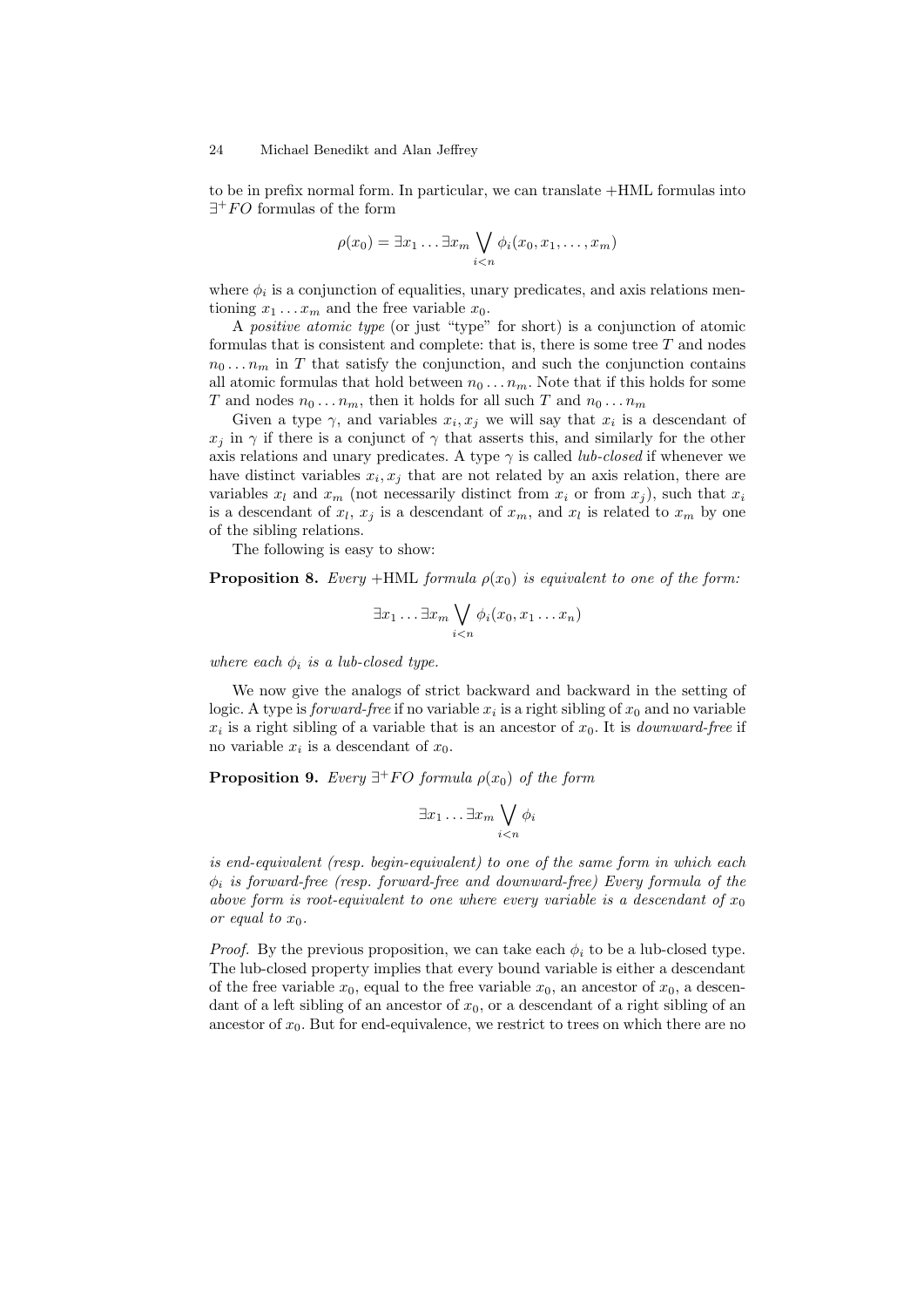nodes that are right siblings of an ancestor of  $x<sub>0</sub>$ , and thus we can eliminate any type that includes these variables from the disjunction. The resulting formula is forward-free. In the case of begin-equivalence, we can likewise eliminate types that have variables that are either right siblings of an ancestor of  $x_0$  or below  $x_0$ .

Finally, we convert back into +HML:

Proposition 10. Every formula of the form

$$
\exists x_1 \ldots \exists x_m \bigvee_{i
$$

where each  $\phi_i$  is a forward-free (resp. forward-free and downward-free) type, is equivalent to an oscillation-free formula in backwards +HML (resp. strict backwards +HML).

Every formula in which every variable is a descendant of  $x_0$  or equal to  $x_0$ is equivalent to one in downwards +HML.

The proof of the proposition is by induction on the number of bound variables, and follows the argument for going from tree patterns into XPath in [4] (Part 1. of Theorem 3.2).

Theorem 4, and Theorem 8, now follow from Proposition 8, Proposition 9, and Proposition 10. In the case of Theorem 8, we use also the fact that for begintag (resp. end-tag) determined queries, begin-equivalence (resp. end-equivalence) implies equivalence at all nodes.

### A.4 Other Proofs

The remaining results to prove are:

- Proposition 2, which follows from the example formulae  $\phi_n$  in Section 3.
- Proposition 3, which follows from letting  $\phi = \langle \text{right}^+\rangle A$ , and considering input documents of the form  $\langle C \rangle \langle B/ \rangle^{n} \langle A/ \rangle \langle C \rangle$ , which can only produce one token of the output  $(\langle C \rangle, \perp)(\langle B \rangle, \top)^n(\langle A \rangle, \perp)(\langle C \rangle, \perp)$  before the  $\langle A \rangle$ input is reached, and
- Theorem 5, which we prove below.

Our proof of Theorem 5 will use the following variant of the standard notion of bisimulation:

Definition 17 (Stratified Bisimulation). Given two ordered trees  $T$  and  $T'$ , a stratified bisimulation over  $\Pi$  is a family of relations  $R_i \subseteq (N \times N') : i \in \omega$ such that, for any  $(n, n') \in R_{i+1}$  and  $\ell \in \Pi$  we have:

- $-\lambda(n)=\lambda(n'),$
- $-$  for all  $n \xrightarrow{\ell} m$  in T there exists  $n' \xrightarrow{\ell} m'$  in T' with  $(m, m') \in R_i$ , and
- $-$  for all  $n' \stackrel{\ell}{\longrightarrow} m'$  in T' there exists  $n \stackrel{\ell}{\longrightarrow} m$  in T with  $(m, m') \in R_i$ .